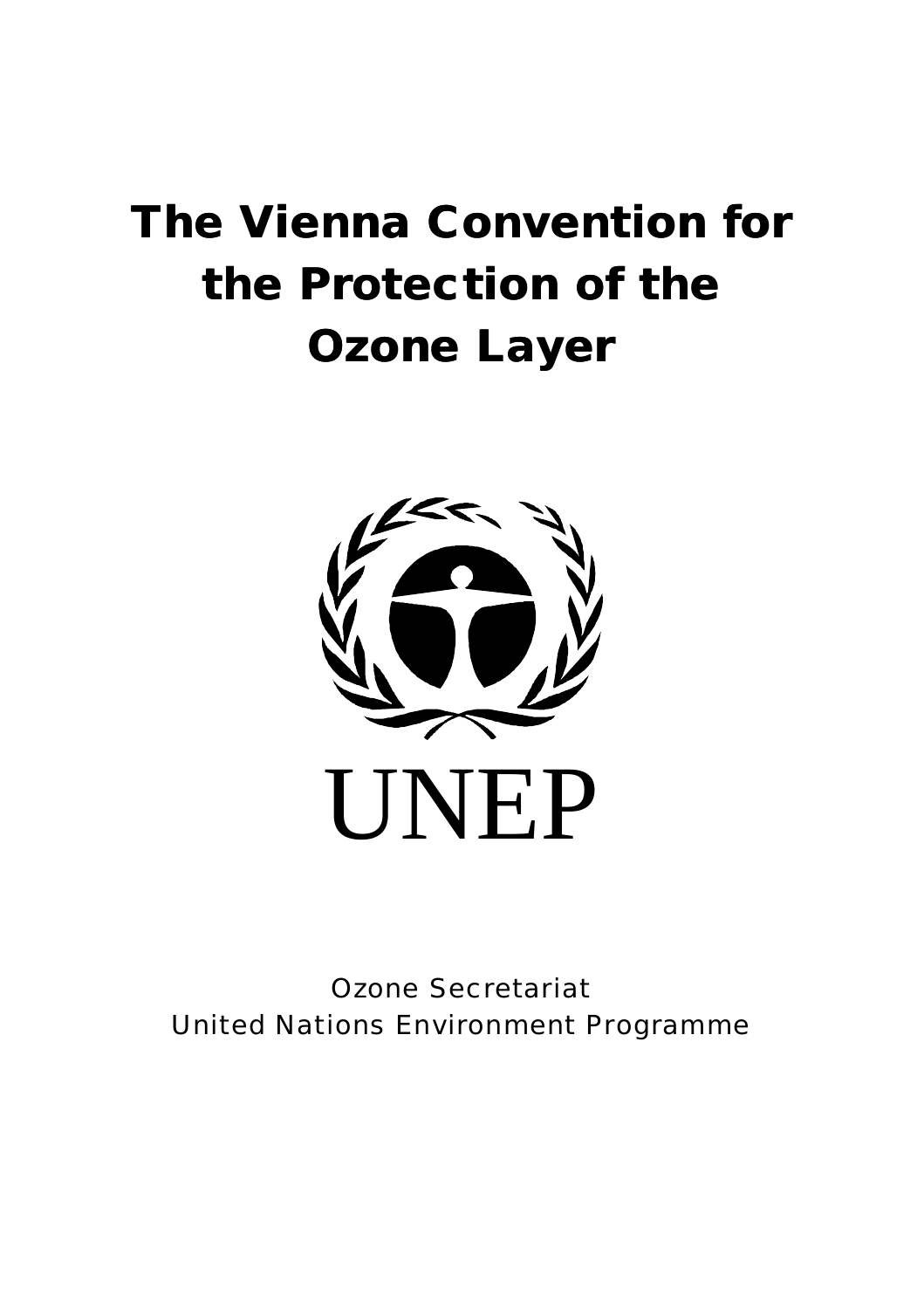Published November 2001

by

Secretariat for The Vienna Convention for the Protection of the Ozone Layer & The Montreal Protocol on Substances that Deplete the Ozone Layer

United Nations Environment Programme PO Box 30552 Nairobi Kenya web site: http://www.unep.org/ozone http://www.unep.ch/ozone

ISBN: 92-807-2121-6

Printed and bound in Kenya by UNON. Printed on recycled paper.

Cover design by UNON Printshop (November 2001)

Co-ordination: Nelson Sabogal, Senior Scientific Affairs Officer Gilbert M. Bankobeza, Senior Legal Officer

Layout and Formatting: Gerald Mutisya Martha Adila Mulumba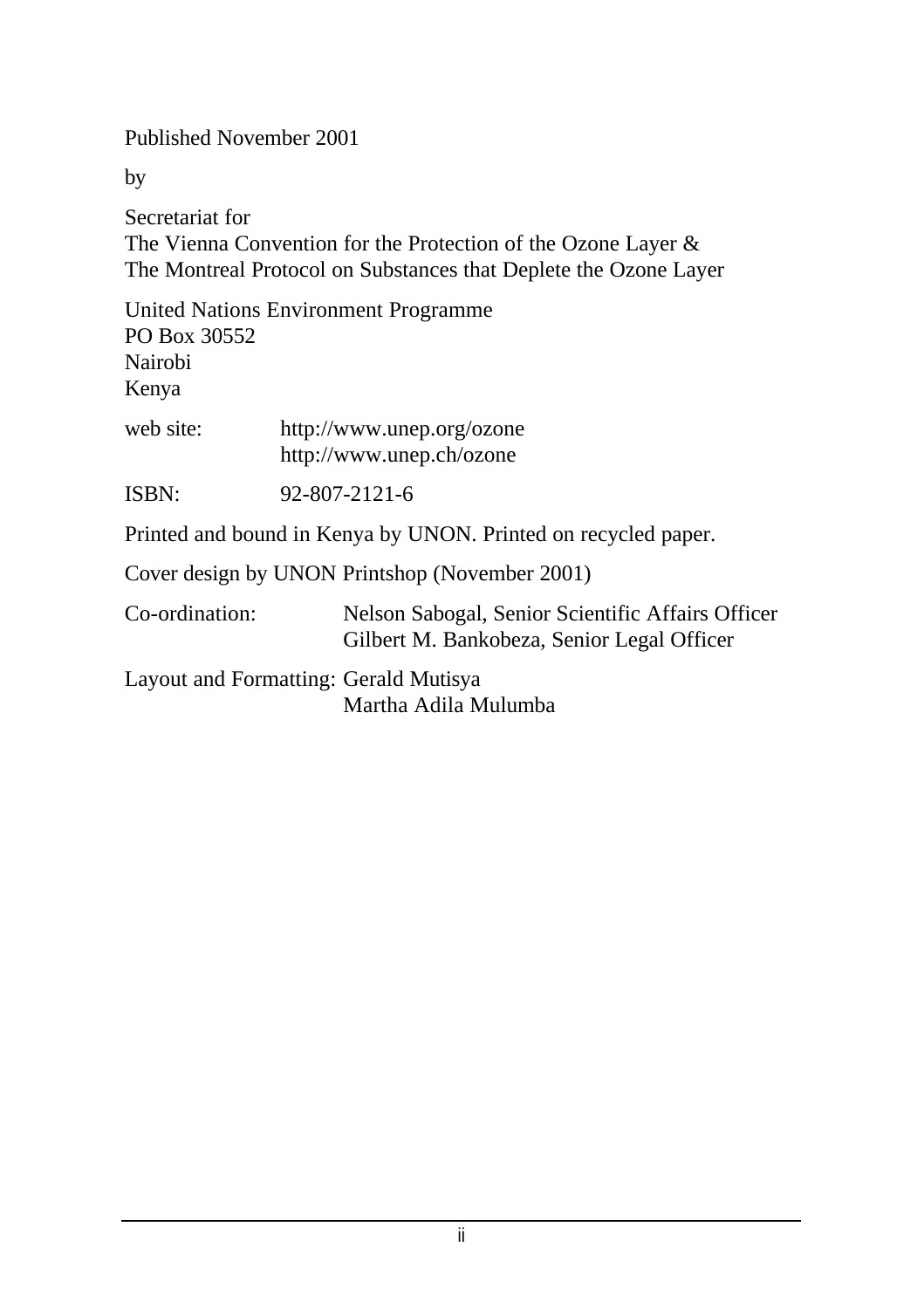# Table of Contents

| Preamble    |                                                                      |  |
|-------------|----------------------------------------------------------------------|--|
| Article 1:  |                                                                      |  |
| Article 2:  |                                                                      |  |
| Article 3:  |                                                                      |  |
| Article 4:  | Co-operation in the legal, scientific and technical fields4          |  |
| Article 5:  |                                                                      |  |
| Article 6:  |                                                                      |  |
| Article 7:  |                                                                      |  |
| Article 8:  |                                                                      |  |
| Article 9:  |                                                                      |  |
| Article 10: |                                                                      |  |
| Article 11: |                                                                      |  |
| Article 12: |                                                                      |  |
|             |                                                                      |  |
|             |                                                                      |  |
|             |                                                                      |  |
|             | Article 16: Relationship between the Convention and its protocols 13 |  |
|             |                                                                      |  |
|             |                                                                      |  |
|             |                                                                      |  |
|             |                                                                      |  |
|             |                                                                      |  |
|             |                                                                      |  |
|             |                                                                      |  |
|             |                                                                      |  |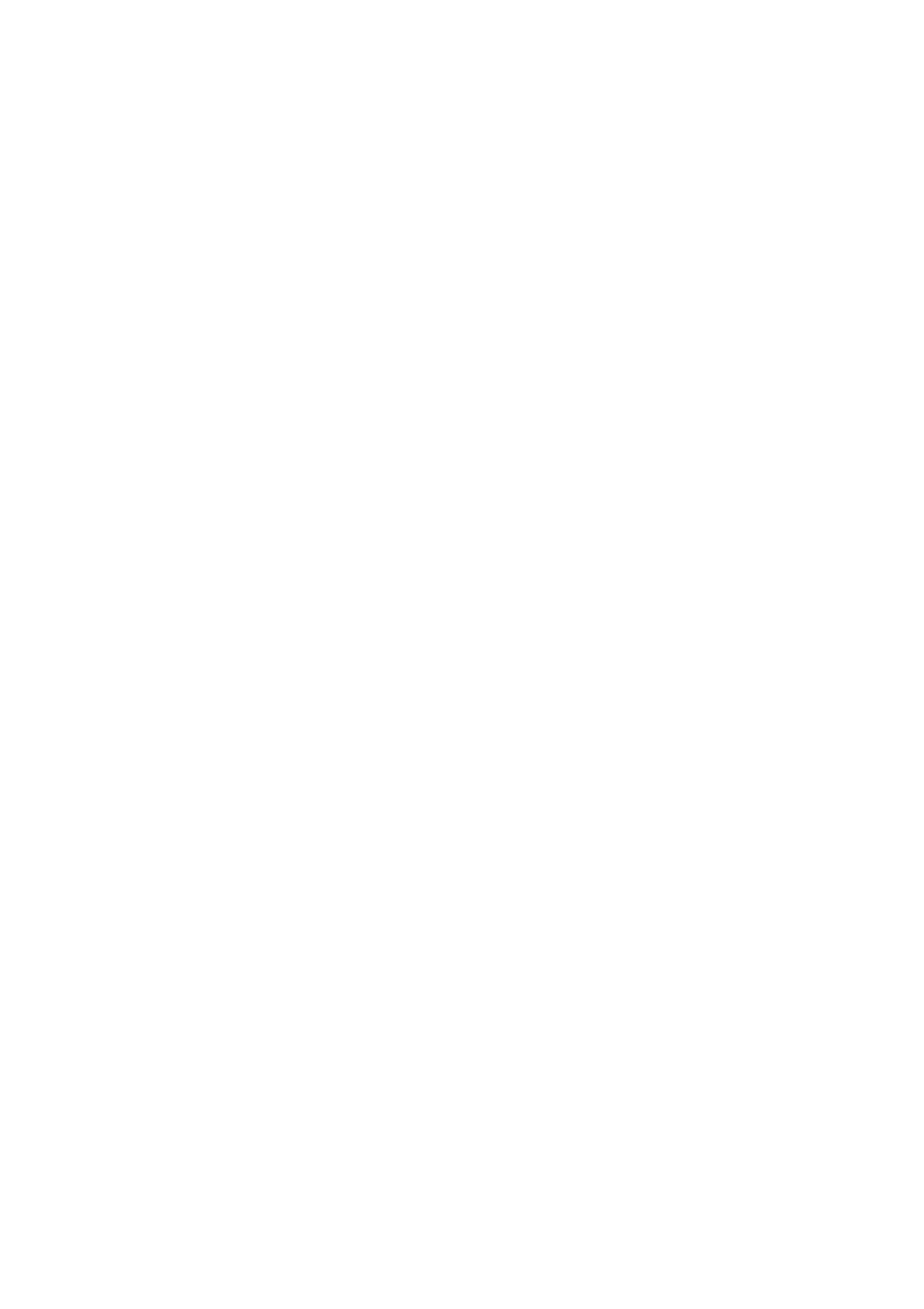# The Vienna Convention for the Protection of the Ozone Layer

#### Preamble

The Parties to this Convention,

*Aware* of the potentially harmful impact on human health and the environment through modification of the ozone layer,

*Recalling* the pertinent provisions of the Declaration of the United Nations Conference on the Human Environment, and in particular principle 21, which provides that "States have, in accordance with the Charter of the United Nations and the principles of international law, the sovereign right to exploit their own resources pursuant to their own environmental policies, and the responsibility to ensure that activities within their jurisdiction or control do not cause damage to the environment of other States or of areas beyond the limits of national jurisdiction",

*Taking into account* the circumstances and particular requirements of developing countries,

*Mindful* of the work and studies proceeding within both international and national organizations and, in particular, of the World Plan of Action on the Ozone Layer of the United Nations Environment Programme,

*Mindful also* of the precautionary measures for the protection of the ozone layer which have already been taken at the national and international levels,

*Aware* that measures to protect the ozone layer from modifications due to human activities require international co-operation and action, and should be based on relevant scientific and technical considerations,

*Aware also* of the need for further research and systematic observations to further develop scientific knowledge of the ozone layer and possible adverse effects resulting from its modification,

*Determined* to protect human health and the environment against adverse effects resulting from modifications of the ozone layer,

1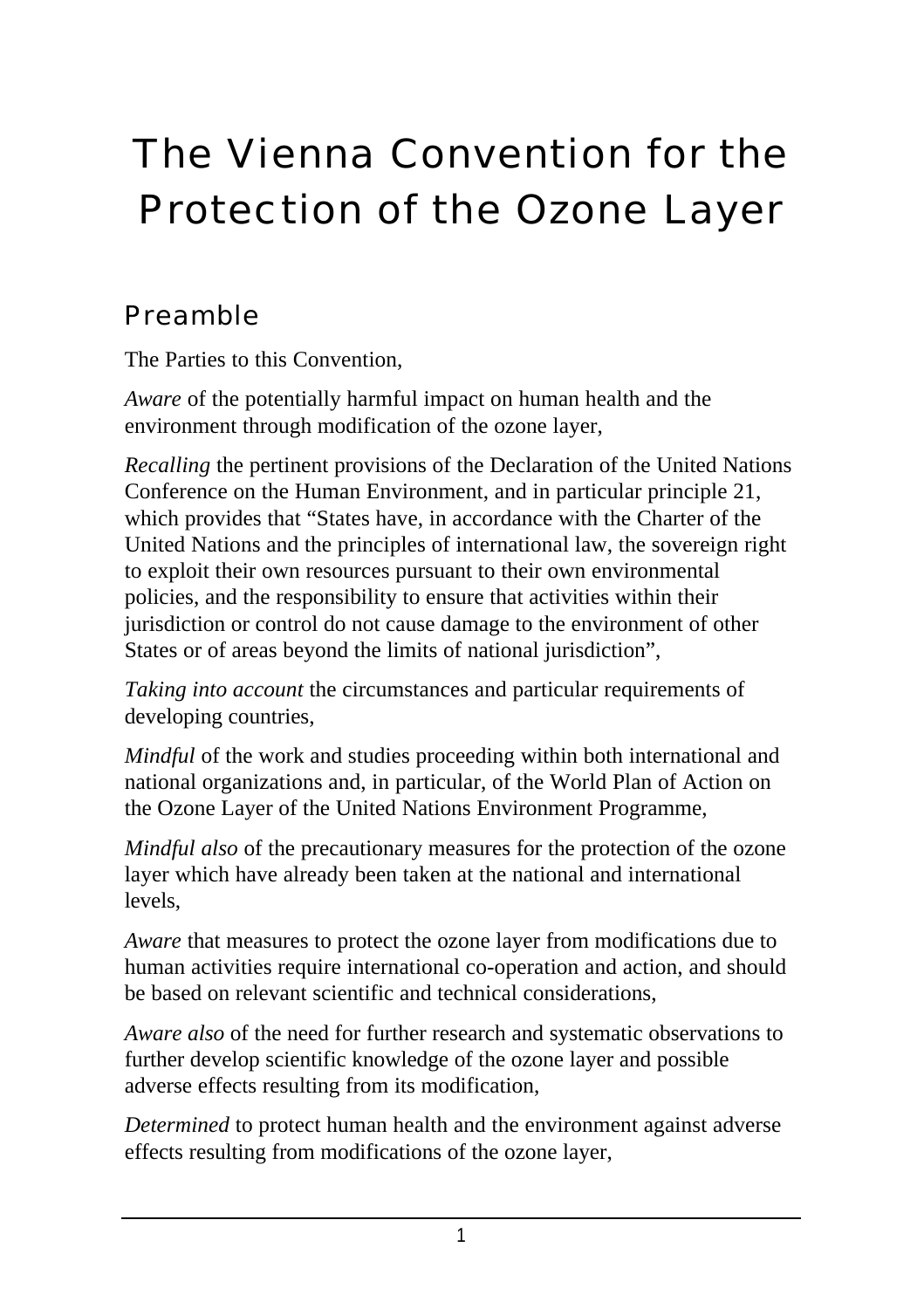#### HAVE AGREED AS FOLLOWS:

## Article 1: Definitions

For the purposes of this Convention:

- 1. "The ozone layer" means the layer of atmospheric ozone above the planetary boundary layer.
- 2. "Adverse effects" means changes in the physical environment or biota, including changes in climate, which have significant deleterious effects on human health or on the composition, resilience and productivity of natural and managed ecosystems, or on materials useful to mankind.
- 3. "Alternative technologies or equipment" means technologies or equipment the use of which makes it possible to reduce or effectively eliminate emissions of substances which have or are likely to have adverse effects on the ozone layer.
- 4. "Alternative substances" means substances which reduce, eliminate or avoid adverse effects on the ozone layer.
- 5. "Parties" means, unless the text otherwise indicates, Parties to this Convention.
- 6. "Regional economic integration organization" means an organization constituted by sovereign States of a given region which has competence in respect of matters governed by this Convention or its protocols and has been duly authorized, in accordance with its internal procedures, to sign, ratify, accept, approve or accede to the instruments concerned.
- 7. "Protocols" means protocols to this Convention.

# Article 2: General obligations

1. The Parties shall take appropriate measures in accordance with the provisions of this Convention and of those protocols in force to which they are party to protect human health and the environment against adverse effects resulting or likely to result from human activities which modify or are likely to modify the ozone layer.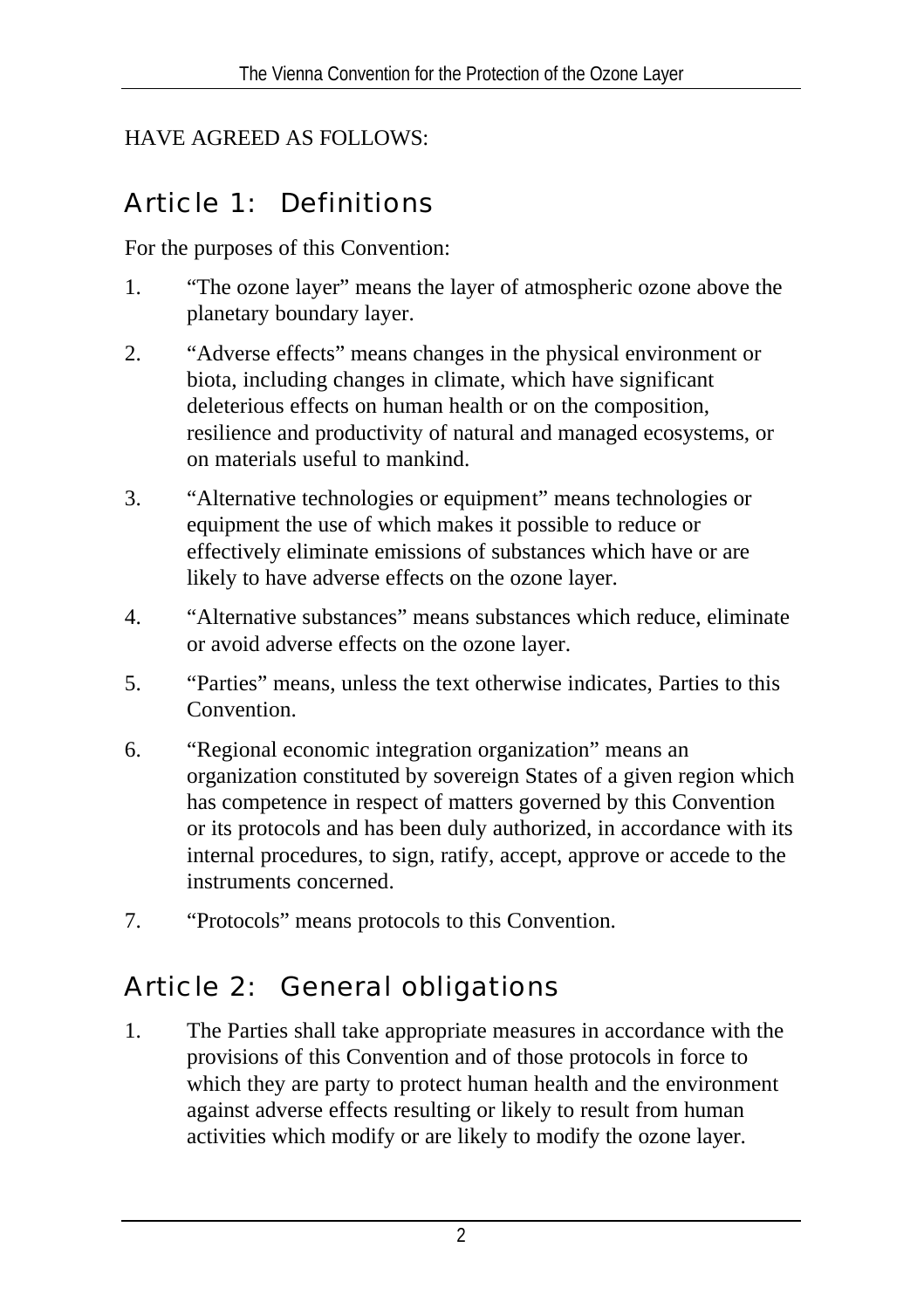- 2. To this end the Parties shall, in accordance with the means at their disposal and their capabilities:
	- (a) Co-operate by means of systematic observations, research and information exchange in order to better understand and assess the effects of human activities on the ozone layer and the effects on human health and the environment from modification of the ozone layer;
	- (b) Adopt appropriate legislative or administrative measures and co-operate in harmonizing appropriate policies to control, limit, reduce or prevent human activities under their jurisdiction or control should it be found that these activities have or are likely to have adverse effects resulting from modification or likely modification of the ozone layer;
	- (c) Co-operate in the formulation of agreed measures, procedures and standards for the implementation of this Convention, with a view to the adoption of protocols and annexes;
	- (d) Co-operate with competent international bodies to implement effectively this Convention and protocols to which they are party.
- 3. The provisions of this Convention shall in no way affect the right of Parties to adopt, in accordance with international law, domestic measures additional to those referred to in paragraphs 1 and 2 above, nor shall they affect additional domestic measures already taken by a Party, provided that these measures are not incompatible with their obligations under this Convention.
- 4. The application of this article shall be based on relevant scientific and technical considerations.

## Article 3: Research and systematic observations

- 1. The Parties undertake, as appropriate, to initiate and co-operate in, directly or through competent international bodies, the conduct of research and scientific assessments on:
	- (a) The physical and chemical processes that may affect the ozone layer;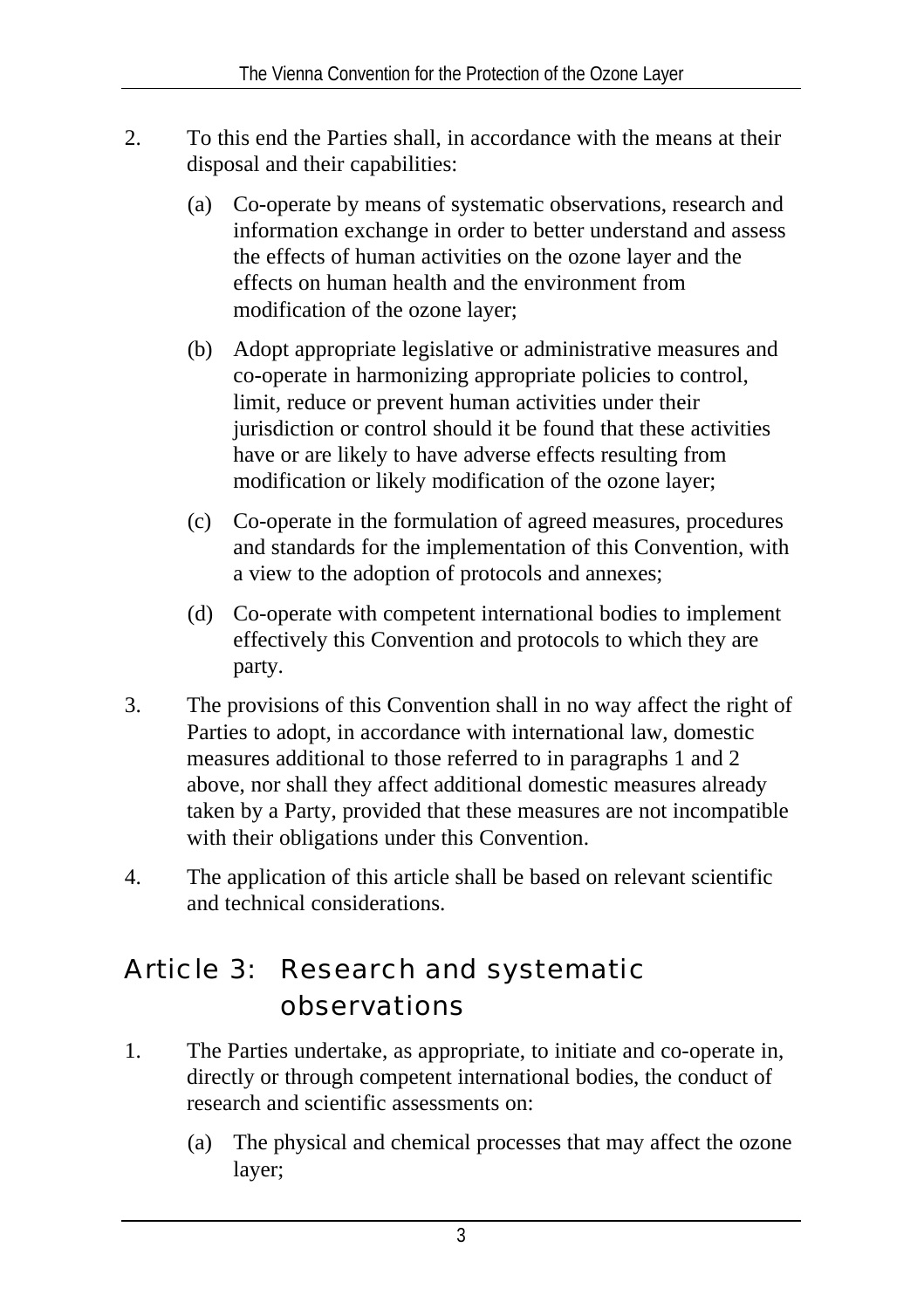- (b) The human health and other biological effects deriving from any modifications of the ozone layer, particularly those resulting from changes in ultra-violet solar radiation having biological effects (UV-B);
- (c) Climatic effects deriving from any modifications of the ozone layer;
- (d) Effects deriving from any modifications of the ozone layer and any consequent change in UV-B radiation on natural and synthetic materials useful to mankind;
- (e) Substances, practices, processes and activities that may affect the ozone layer, and their cumulative effects;
- (f) Alternative substances and technologies;
- (g) Related socio-economic matters;

and as further elaborated in annexes I and II.

- 2. The Parties undertake to promote or establish, as appropriate, directly or through competent international bodies and taking fully into account national legislation and relevant ongoing activities at both the national and international levels, joint or complementary programmes for systematic observation of the state of the ozone layer and other relevant parameters, as elaborated in annex I.
- 3. The Parties undertake to co-operate, directly or through competent international bodies, in ensuring the collection, validation and transmission of research and observational data through appropriate world data centres in a regular and timely fashion.

# Article 4: Co-operation in the legal, scientific and technical fields

1. The Parties shall facilitate and encourage the exchange of scientific, technical, socio-economic, commercial and legal information relevant to this Convention as further elaborated in annex II. Such information shall be supplied to bodies agreed upon by the Parties. Any such body receiving information regarded as confidential by the supplying Party shall ensure that such information is not disclosed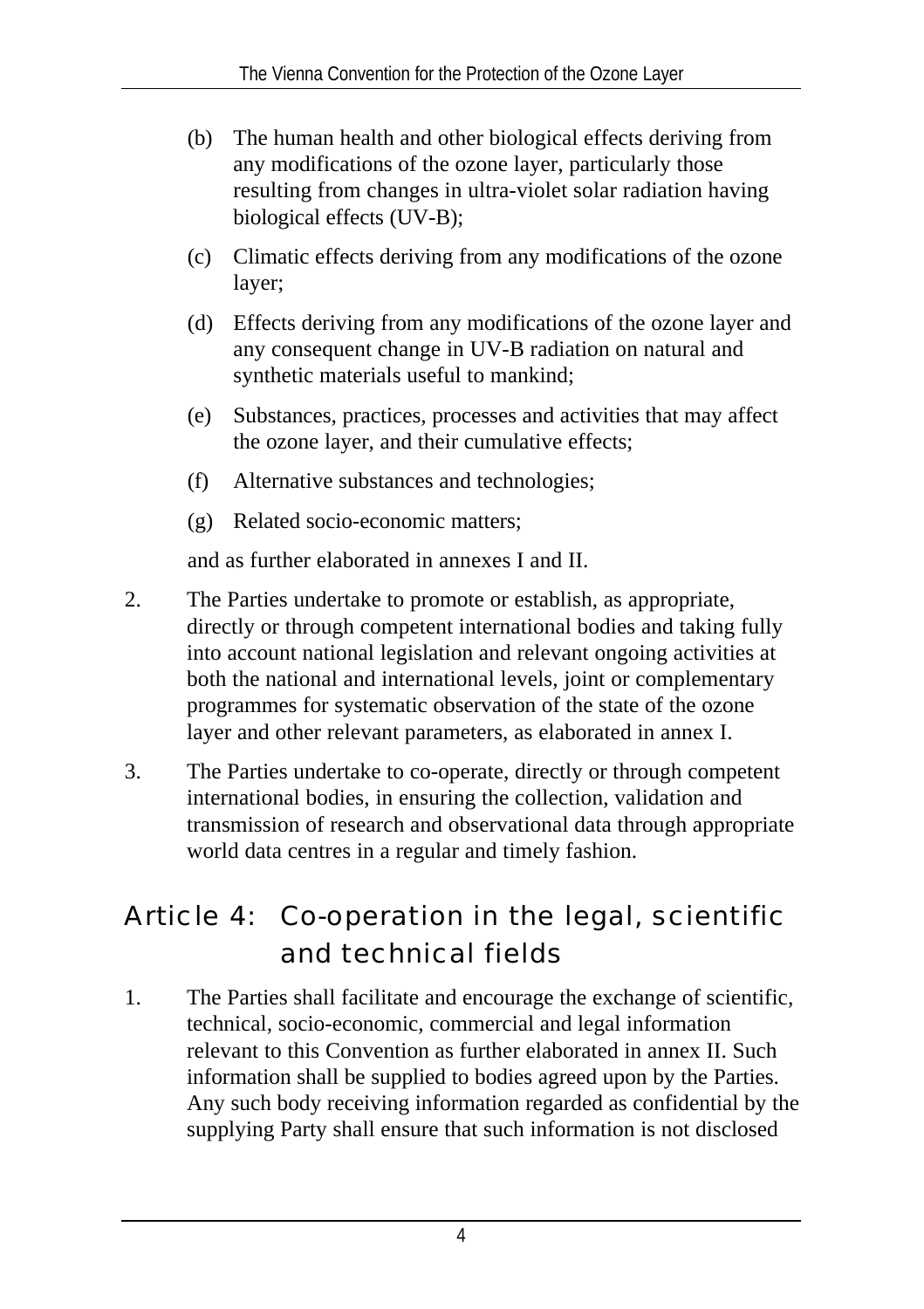and shall aggregate it to protect its confidentiality before it is made available to all Parties.

- 2. The Parties shall co-operate, consistent with their national laws, regulations and practices and taking into account in particular the needs of the developing countries, in promoting, directly or through competent international bodies, the development and transfer of technology and knowledge. Such co-operation shall be carried out particularly through:
	- (a) Facilitation of the acquisition of alternative technologies by other Parties;
	- (b) Provision of information on alternative technologies and equipment, and supply of special manuals or guides to them;
	- (c) The supply of necessary equipment and facilities for research and systematic observations;
	- (d) Appropriate training of scientific and technical personnel.

## Article 5: Transmission of information

The Parties shall transmit, through the secretariat, to the Conference of the Parties established under article 6 information on the measures adopted by them in implementation of this Convention and of protocols to which they are party in such form and at such intervals as the meetings of the parties to the relevant instruments may determine.

# Article 6: Conference of the Parties

- 1. A Conference of the Parties is hereby established. The first meeting of the Conference of the Parties shall be convened by the secretariat designated on an interim basis under article 7 not later than one year after entry into force of this Convention. Thereafter, ordinary meetings of the Conference of the Parties shall be held at regular intervals to be determined by the Conference at its first meeting.
- 2. Extraordinary meetings of the Conference of the Parties shall be held at such other times as may be deemed necessary by the Conference, or at the written request of any Party, provided that,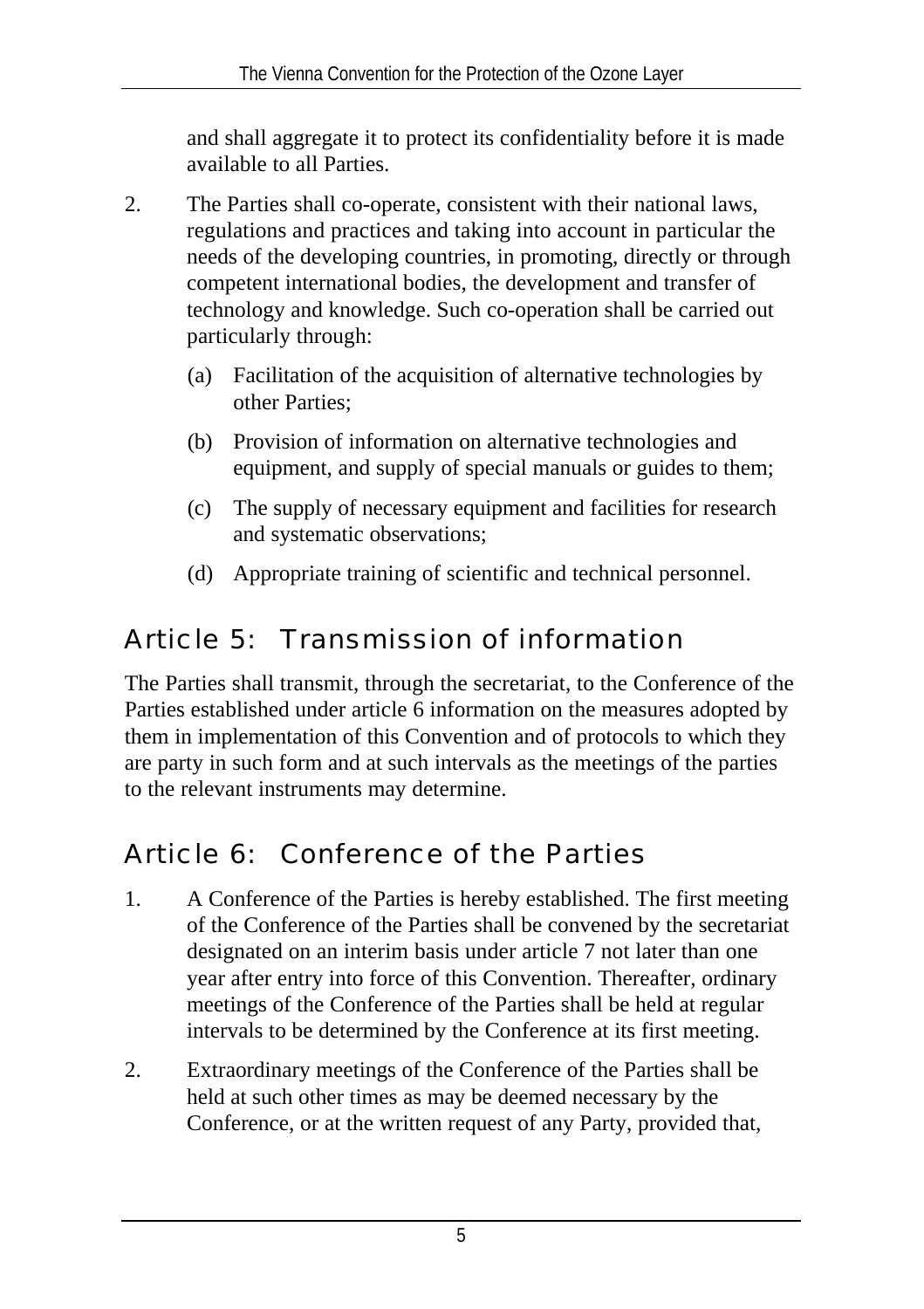within six months of the request being communicated to them by the secretariat, it is supported by at least one third of the Parties.

- 3. The Conference of the Parties shall by consensus agree upon and adopt rules of procedure and financial rules for itself and for any subsidiary bodies it may establish, as well as financial provisions governing the functioning of the secretariat.
- 4. The Conference of the Parties shall keep under continuous review the implementation of this Convention, and, in addition, shall:
	- (a) Establish the form and the intervals for transmitting the information to be submitted in accordance with article 5 and consider such information as well as reports submitted by any subsidiary body;
	- (b) Review the scientific information on the ozone layer, on its possible modification and on possible effects of any such modification;
	- (c) Promote, in accordance with article 2, the harmonization of appropriate policies, strategies and measures for minimizing the release of substances causing or likely to cause modification of the ozone layer, and make recommendations on any other measures relating to this Convention;
	- (d) Adopt, in accordance with articles 3 and 4, programmes for research, systematic observations, scientific and technological co-operation, the exchange of information and the transfer of technology and knowledge;
	- (e) Consider and adopt, as required, in accordance with articles 9 and 10, amendments to this Convention and its annexes;
	- (f) Consider amendments to any protocol, as well as to any annexes thereto, and, if so decided, recommend their adoption to the parties to the protocol concerned;
	- (g) Consider and adopt, as required, in accordance with article 10, additional annexes to this Convention;
	- (h) Consider and adopt, as required, protocols in accordance with article 8;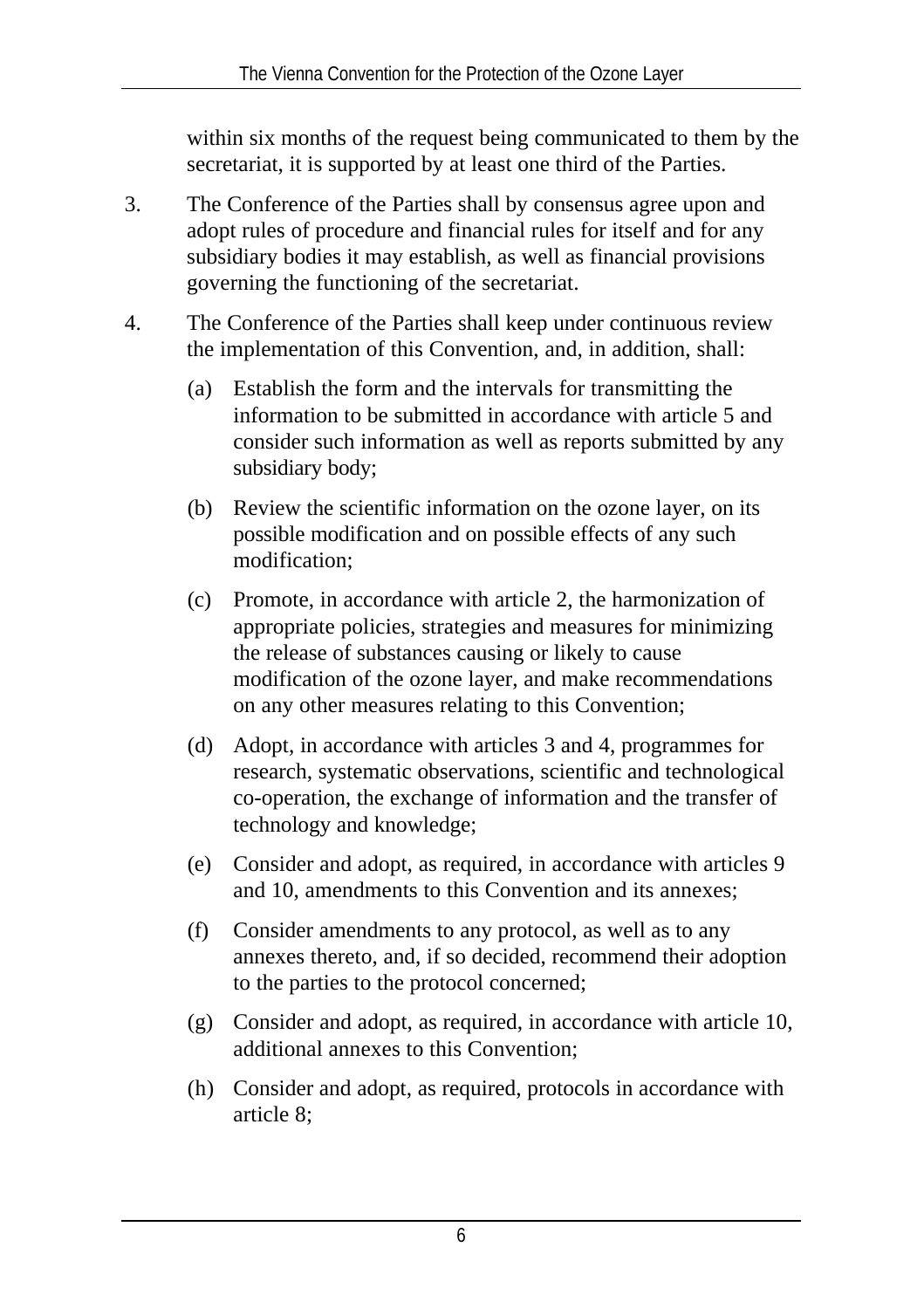- (i) Establish such subsidiary bodies as are deemed necessary for the implementation of this Convention;
- (j) Seek, where appropriate, the services of competent international bodies and scientific committees, in particular the World Meteorological Organization and the World Health Organization as well as the Co-ordinating Committee on the Ozone Layer, in scientific research, systematic observations and other activities pertinent to the objectives of this Convention, and make use as appropriate of information from these bodies and committees;
- (k) Consider and undertake any additional action that may be required for the achievement of the purposes of this **Convention**
- 5. The United Nations, its specialized agencies and the International Atomic Energy Agency, as well as any State not party to this Convention, may be represented at meetings of the Conference of the Parties by observers. Any body or agency, whether national or international, governmental or non-governmental, qualified in fields relating to the protection of the ozone layer which has informed the secretariat of its wish to be represented at a meeting of the Conference of the Parties as an observer may be admitted unless at least one-third of the Parties present object. The admission and participation of observers shall be subject to the rules of procedure adopted by the Conference of the Parties.

#### Article 7: Secretariat

- 1. The functions of the secretariat shall be:
	- (a) To arrange for and service meetings provided for in articles 6, 8, 9 and 10;
	- (b) To prepare and transmit reports based upon information received in accordance with articles 4 and 5, as well as upon information derived from meetings of subsidiary bodies established under article 6;
	- (c) To perform the functions assigned to it by any protocol;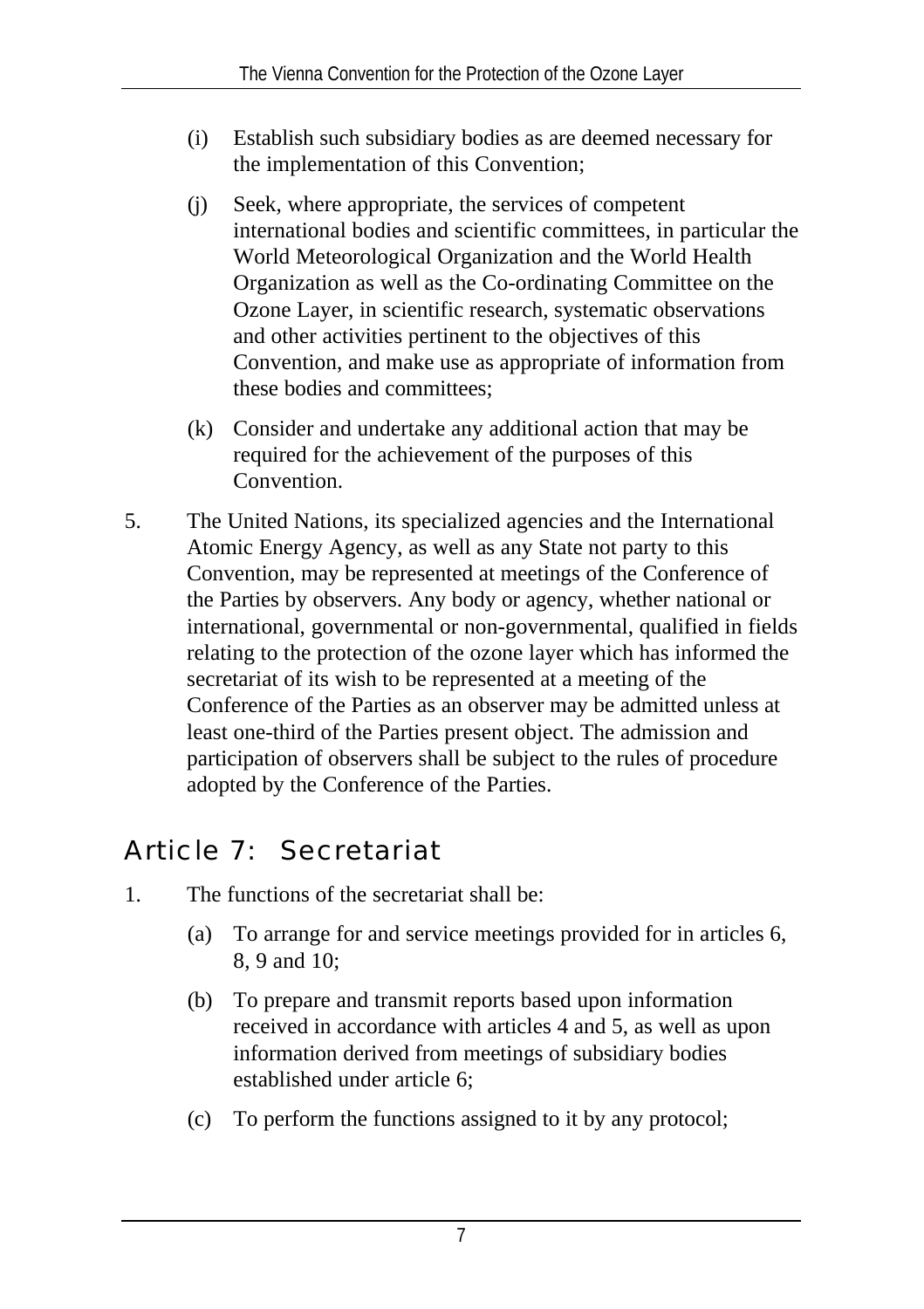- (d) To prepare reports on its activities carried out in implementation of its functions under this Convention and present them to the Conference of the Parties;
- (e) To ensure the necessary co-ordination with other relevant international bodies, and in particular to enter into such administrative and contractual arrangements as may be required for the effective discharge of its functions;
- (f) To perform such other functions as may be determined by the Conference of the Parties.
- 2. The secretariat functions will be carried out on an interim basis by the United Nations Environment Programme until the completion of the first ordinary meeting of the Conference of the Parties held pursuant to article 6. At its first ordinary meeting, the Conference of the Parties shall designate the secretariat from amongst those existing competent international organizations which have signified their willingness to carry out the secretariat functions under this **Convention**

## Article 8: Adoption of protocols

- 1. The Conference of the Parties may at a meeting adopt protocols pursuant to Article 2.
- 2. The text of any proposed protocol shall be communicated to the Parties by the secretariat at least six months before such a meeting.

### Article 9: Amendment of the Convention or protocols

- 1. Any Party may propose amendments to this Convention or to any protocol. Such amendments shall take due account, *inter alia*, of relevant scientific and technical considerations.
- 2. Amendments to this Convention shall be adopted at a meeting of the Conference of the Parties. Amendments to any protocol shall be adopted at a meeting of the Parties to the protocol in question. The text of any proposed amendment to this Convention or to any protocol, except as may otherwise be provided in such protocol,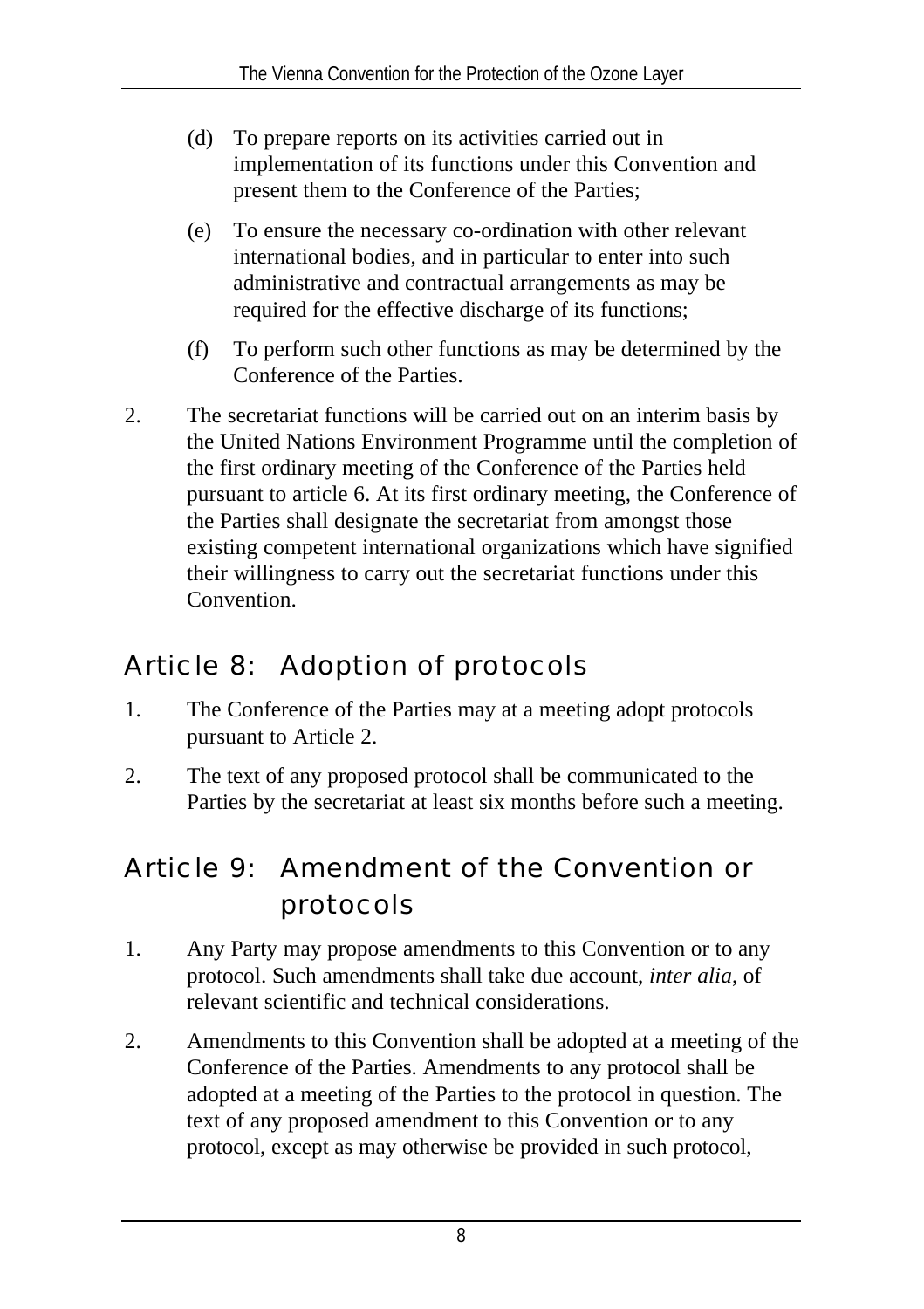shall be communicated to the Parties by the secretariat at least six months before the meeting at which it is proposed for adoption. The secretariat shall also communicate proposed amendments to the signatories to this Convention for information.

- 3. The Parties shall make every effort to reach agreement on any proposed amendment to this Convention by consensus. If all efforts at consensus have been exhausted, and no agreement reached, the amendment shall as a last resort be adopted by a three-fourths majority vote of the Parties present and voting at the meeting, and shall be submitted by the Depositary to all Parties for ratification, approval or acceptance.
- 4. The procedure mentioned in paragraph 3 above shall apply to amendments to any protocol, except that a two-thirds majority of the parties to that protocol present and voting at the meeting shall suffice for their adoption.
- 5. Ratification, approval or acceptance of amendments shall be notified to the Depositary in writing. Amendments adopted in accordance with paragraphs 3 or 4 above shall enter into force between parties having accepted them on the ninetieth day after the receipt by the Depositary of notification of their ratification, approval or acceptance by at least three-fourths of the Parties to this Convention or by at least two-thirds of the parties to the protocol concerned, except as may otherwise be provided in such protocol. Thereafter the amendments shall enter into force for any other Party on the ninetieth day after that Party deposits its instrument of ratification, approval or acceptance of the amendments.
- 6. For the purposes of this article, "Parties present and voting" means Parties present and casting an affirmative or negative vote.

### Article 10: Adoption and amendment of annexes

1. The annexes to this Convention or to any protocol shall form an integral part of this Convention or of such protocol, as the case may be, and, unless expressly provided otherwise, a reference to this Convention or its protocols constitutes at the same time a reference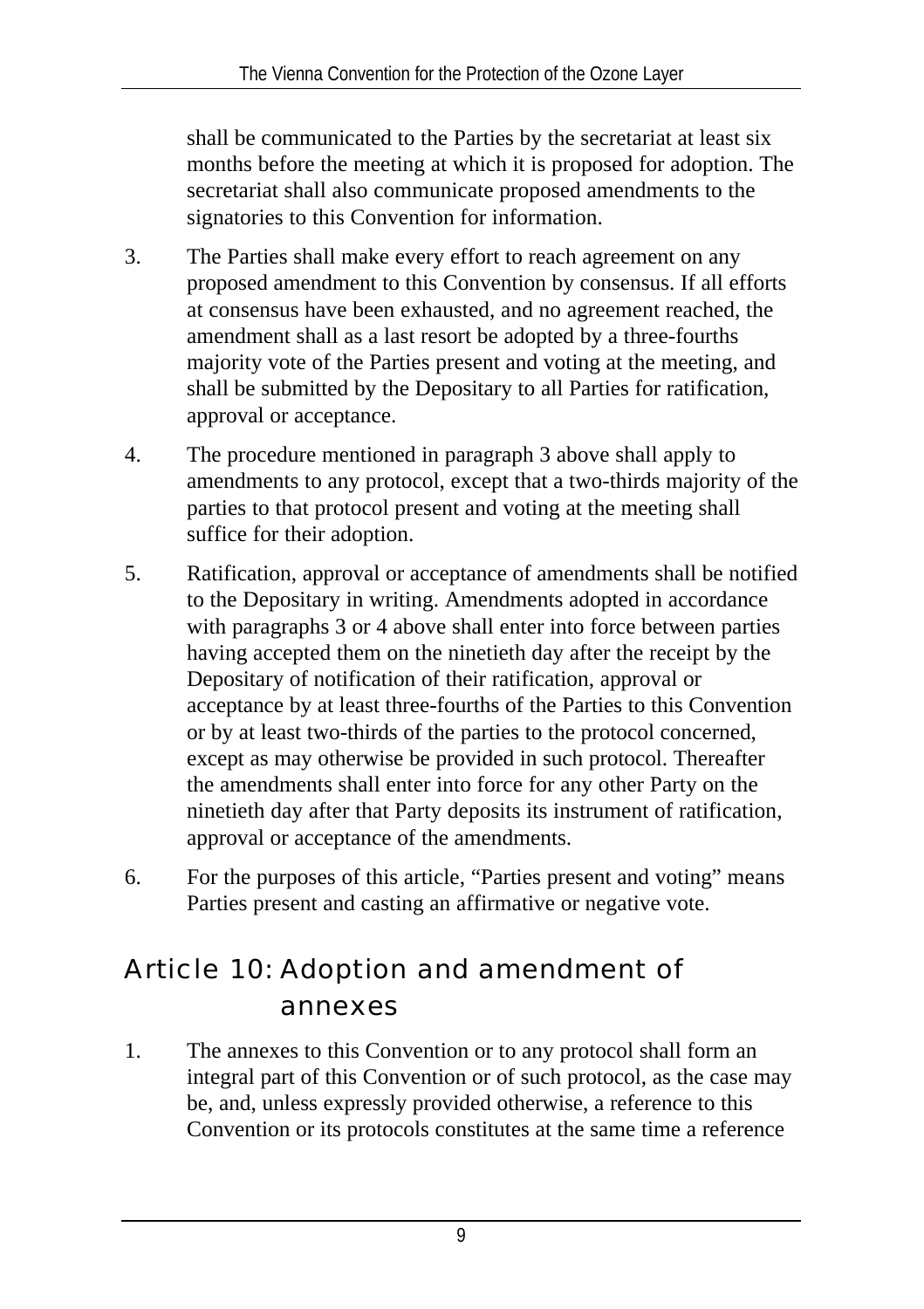to any annexes thereto. Such annexes shall be restricted to scientific, technical and administrative matters.

- 2. Except as may be otherwise provided in any protocol with respect to its annexes, the following procedure shall apply to the proposal, adoption and entry into force of additional annexes to this Convention or of annexes to a protocol:
	- (a) Annexes to this Convention shall be proposed and adopted according to the procedure laid down in article 9, paragraphs 2 and 3, while annexes to any protocol shall be proposed and adopted according to the procedure laid down in article 9, paragraphs 2 and 4;
	- (b) Any party that is unable to approve an additional annex to this Convention or annex to any protocol to which it is party shall so notify the Depositary, in writing, within six months from the date of the communication of the adoption by the Depositary. The Depositary shall without delay notify all Parties of any such notification received. A Party may at any time substitute an acceptance for a previous declaration of objection and the annexes shall thereupon enter into force for that Party;
	- (c) On the expiry of six months from the date of the circulation of the communication by the Depositary, the annex shall become effective for all Parties to this Convention or to any protocol concerned which have not submitted a notification in accordance with the provision of subparagraph (b) above.
- 3. The proposal, adoption and entry into force of amendments to annexes to this Convention or to any protocol shall be subject to the same procedure as for the proposal, adoption and entry into force of annexes to the Convention or annexes to a protocol. Annexes and amendments thereto shall take due account, *inter alia*, of relevant scientific and technical considerations.
- 4. If an additional annex or an amendment to an annex involves an amendment to this Convention or to any protocol, the additional annex or amended annex shall not enter into force until such time as the amendment to this Convention or to the protocol concerned enters into force.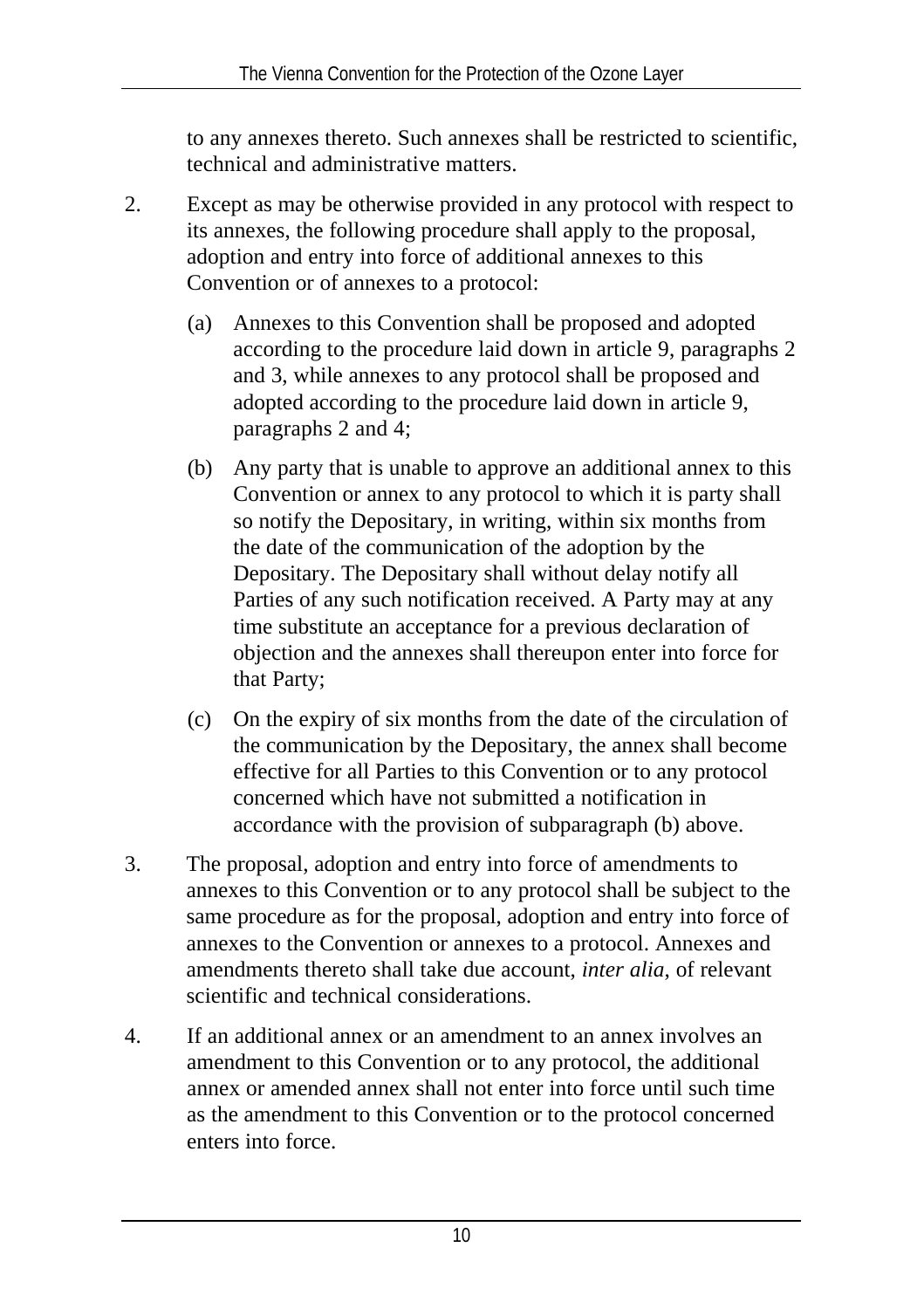# Article 11: Settlement of disputes

- 1. In the event of a dispute between Parties concerning the interpretation or application of this Convention, the parties concerned shall seek solution by negotiation.
- 2. If the parties concerned cannot reach agreement by negotiation, they may jointly seek the good offices of, or request mediation by, a third party.
- 3. When ratifying, accepting, approving or acceding to this Convention, or at any time thereafter, a State or regional economic integration organization may declare in writing to the Depositary that for a dispute not resolved in accordance with paragraph 1 or paragraph 2 above, it accepts one or both of the following means of dispute settlement as compulsory:
	- (a) Arbitration in accordance with procedures to be adopted by the Conference of the Parties at its first ordinary meeting;
	- (b) Submission of the dispute to the International Court of Justice.
- 4. If the parties have not, in accordance with paragraph 3 above, accepted the same or any procedure, the dispute shall be submitted to conciliation in accordance with paragraph 5 below unless the parties otherwise agree.
- 5. A conciliation commission shall be created upon the request of one of the parties to the dispute. The commission shall be composed of an equal number of members appointed by each party concerned and a chairman chosen jointly by the members appointed by each party. The commission shall render a final and recommendatory award, which the parties shall consider in good faith.
- 6. The provisions of this Article shall apply with respect to any protocol except as provided in the protocol concerned.

# Article 12: Signature

This Convention shall be open for signature by States and by regional economic integration organizations at the Federal Ministry for Foreign Affairs of the Republic of Austria in Vienna from 22 March 1985 to 21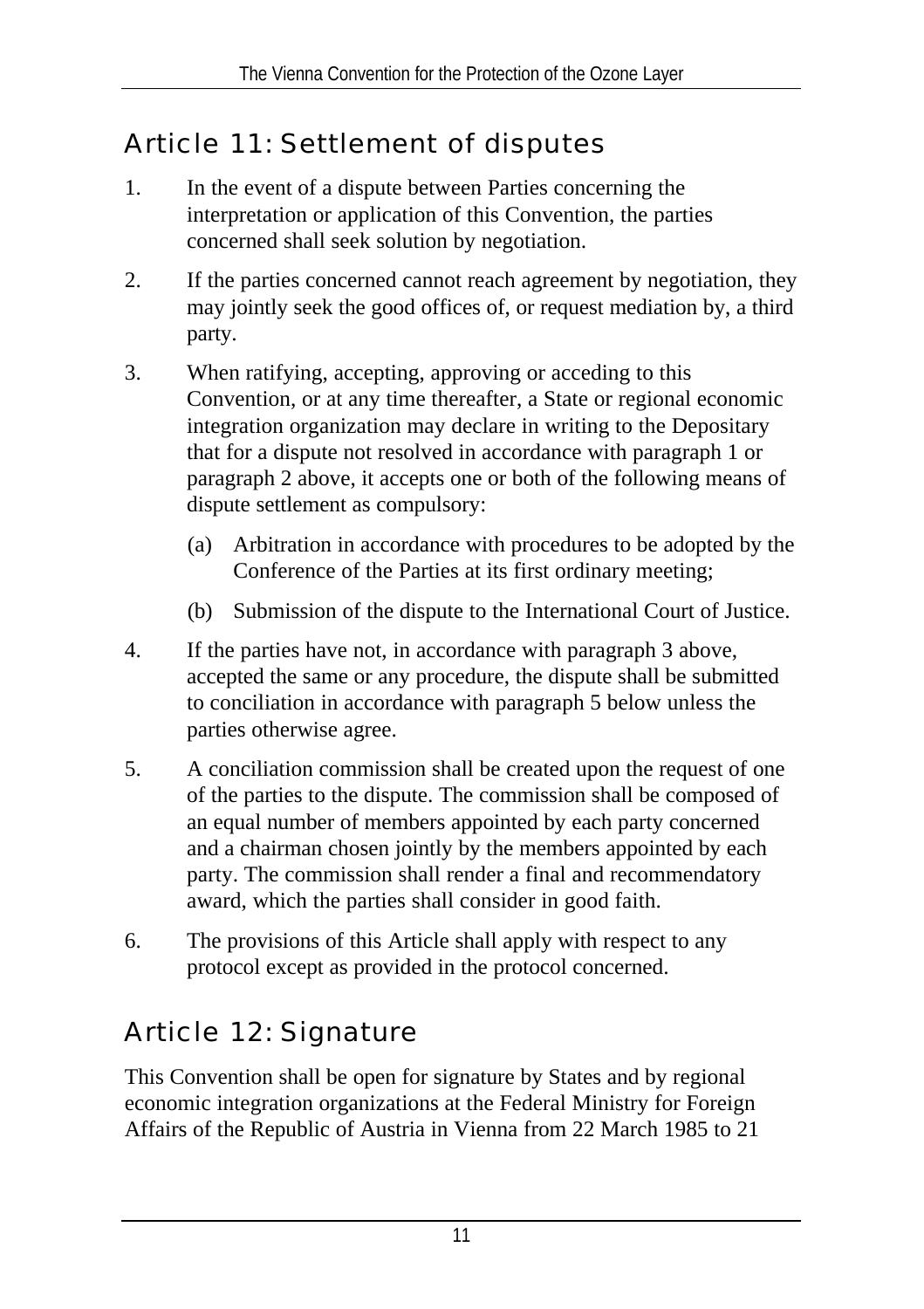September 1985, and at United Nations Headquarters in New York from 22 September 1985 to 21 March 1986.

# Article 13: Ratification, acceptance or approval

- 1. This Convention and any protocol shall be subject to ratification, acceptance or approval by States and by regional economic integration organizations. Instruments of ratification, acceptance or approval shall be deposited with the Depositary.
- 2. Any organization referred to in paragraph 1 above which becomes a Party to this Convention or any protocol without any of its member States being a Party shall be bound by all the obligations under the Convention or the protocol, as the case may be. In the case of such organizations, one or more of whose member States is a Party to the Convention or relevant protocol, the organization and its member States shall decide on their respective responsibilities for the performance of their obligation under the Convention or protocol, as the case may be. In such cases, the organization and the member States shall not be entitled to exercise rights under the Convention or relevant protocol concurrently.
- 3. In their instruments of ratification, acceptance or approval, the organizations referred to in paragraph 1 above shall declare the extent of their competence with respect to the matters governed by the Convention or the relevant protocol. These organizations shall also inform the Depositary of any substantial modification in the extent of their competence.

#### Article 14: Accession

- 1. This Convention and any protocol shall be open for accession by States and by regional economic integration organizations from the date on which the Convention or the protocol concerned is closed for signature. The instruments of accession shall be deposited with the Depositary.
- 2. In their instruments of accession, the organizations referred to in paragraph 1 above shall declare the extent of their competence with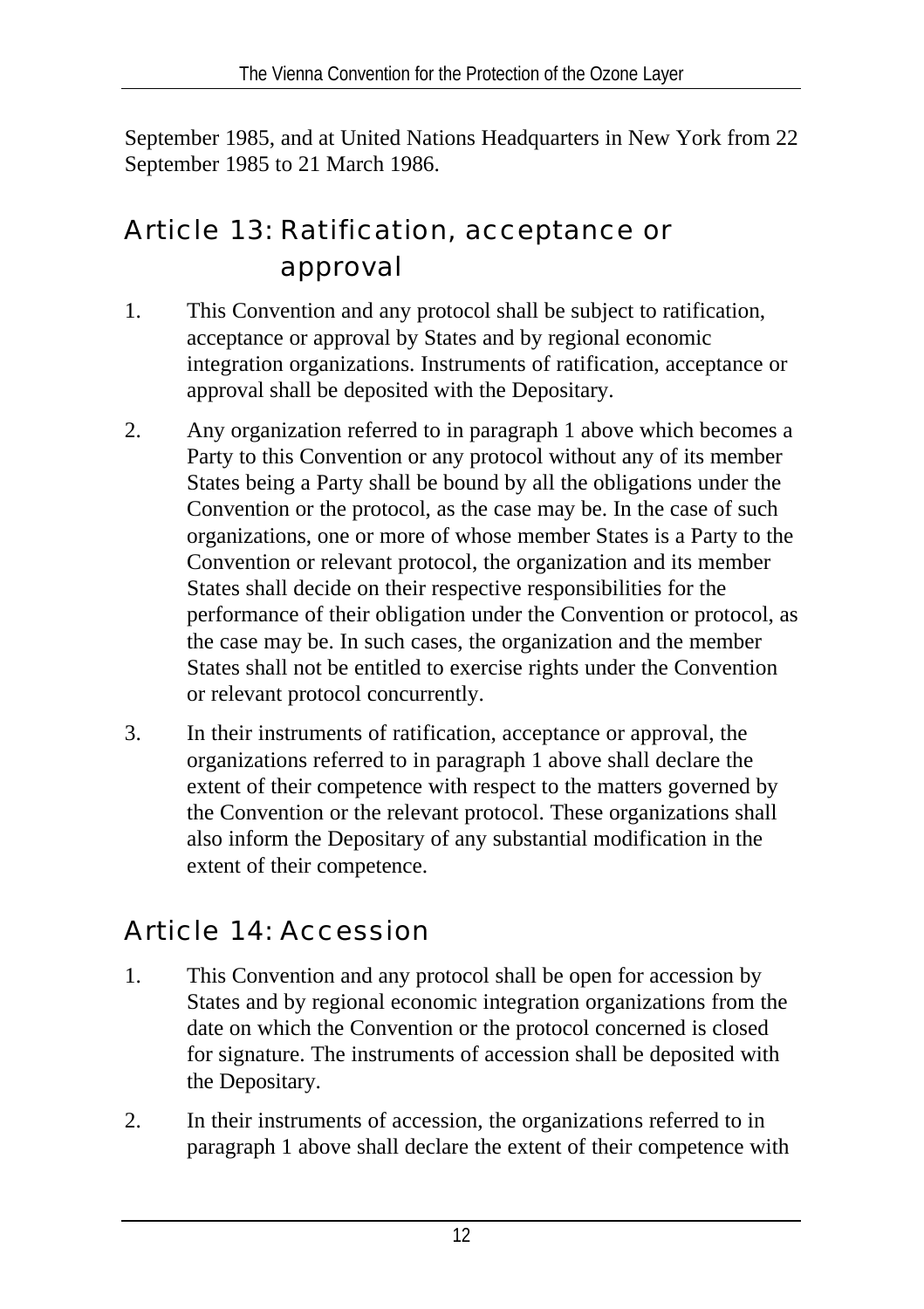respect to the matters governed by the Convention or the relevant protocol. These organizations shall also inform the Depositary of any substantial modification in the extent of their competence.

3. The provisions of article 13, paragraph 2, shall apply to regional economic integration organizations which accede to this Convention or any protocol.

## Article 15: Right to vote

- 1. Each Party to this Convention or to any protocol shall have one vote.
- 2. Except as provided for in paragraph 1 above, regional economic integration organizations, in matters within their competence, shall exercise their right to vote with a number of votes equal to the number of their member States which are Parties to the Convention or the relevant protocol. Such organizations shall not exercise their right to vote if their member States exercise theirs, and vice versa.

## Article 16: Relationship between the Convention and its protocols

- 1. A State or a regional economic integration organization may not become a party to a protocol unless it is, or becomes at the same time, a Party to the Convention.
- 2. Decisions concerning any protocol shall be taken only by the parties to the protocol concerned.

# Article 17: Entry into force

- 1. This Convention shall enter into force on the ninetieth day after the date of deposit of the twentieth instrument of ratification, acceptance, approval or accession.
- 2. Any protocol, except as otherwise provided in such protocol, shall enter into force on the ninetieth day after the date of deposit of the eleventh instrument of ratification, acceptance or approval of such protocol or accession thereto.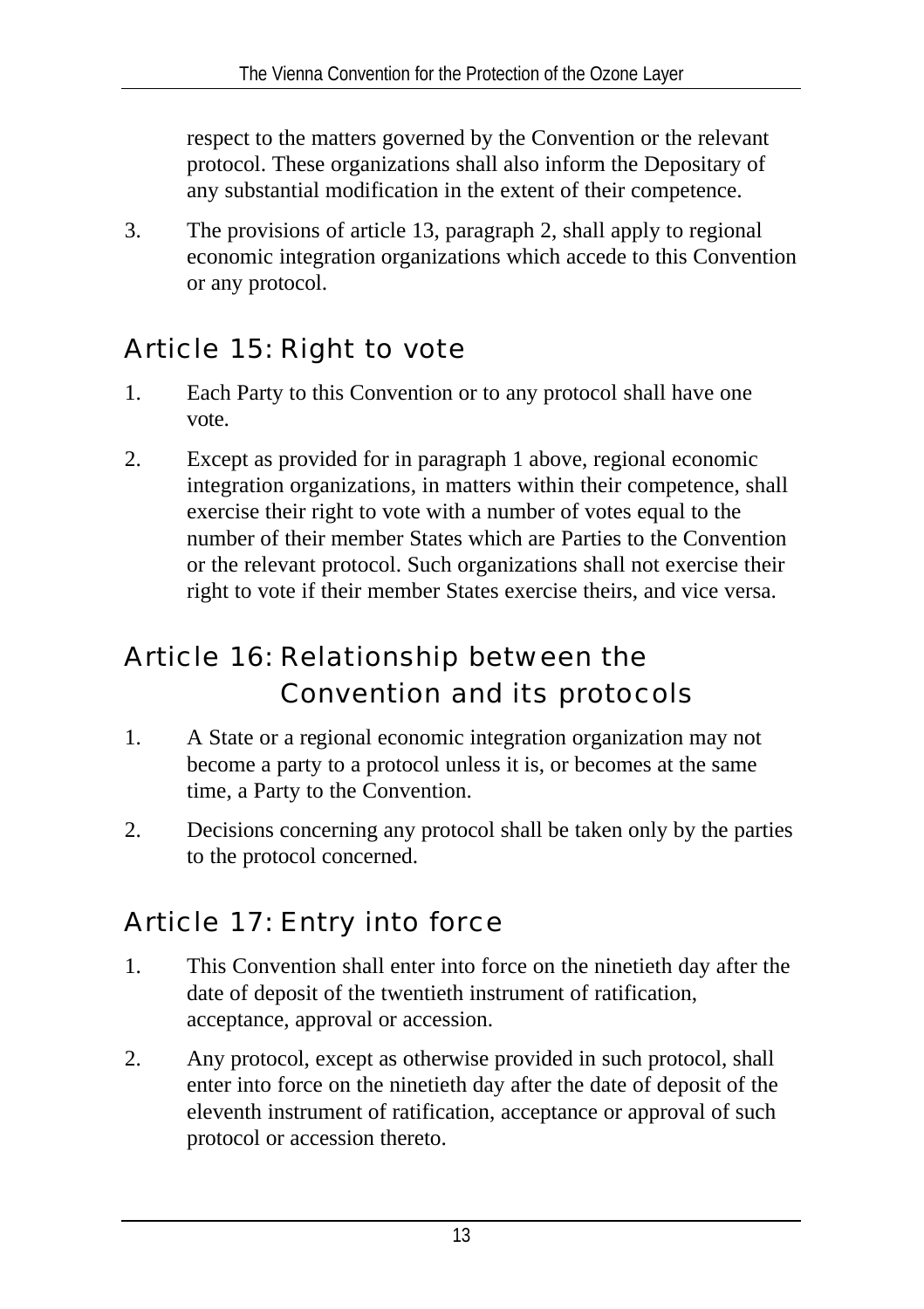- 3. For each Party which ratifies, accepts or approves this Convention or accedes thereto after the deposit of the twentieth instrument of ratification, acceptance, approval or accession, it shall enter into force on the ninetieth day after the date of deposit by such Party of its instrument of ratification, acceptance, approval or accession.
- 4. Any protocol, except as otherwise provided in such protocol, shall enter into force for a party that ratifies, accepts or approves that protocol or accedes thereto after its entry into force pursuant to paragraph 2 above, on the ninetieth day after the date on which that party deposits its instrument of ratification, acceptance, approval or accession, or on the date which the Convention enters into force for that Party, whichever shall be the later.
- 5. For the purposes of paragraphs 1 and 2 above, any instrument deposited by a regional economic integration organization shall not be counted as additional to those deposited by member States of such organization.

### Article 18: Reservations

No reservations may be made to this Convention.

#### Article 19: Withdrawal

- 1. At any time after four years from the date on which this Convention has entered into force for a Party, that Party may withdraw from the Convention by giving written notification to the Depositary.
- 2. Except as may be provided in any protocol, at any time after four years from the date on which such protocol has entered into force for a party, that party may withdraw from the protocol by giving written notification to the Depositary.
- 3. Any such withdrawal shall take effect upon expiry of one year after the date of its receipt by the Depositary, or on such later date as may be specified in the notification of the withdrawal.
- 4. Any Party which withdraws from this Convention shall be considered as also having withdrawn from any protocol to which it is party.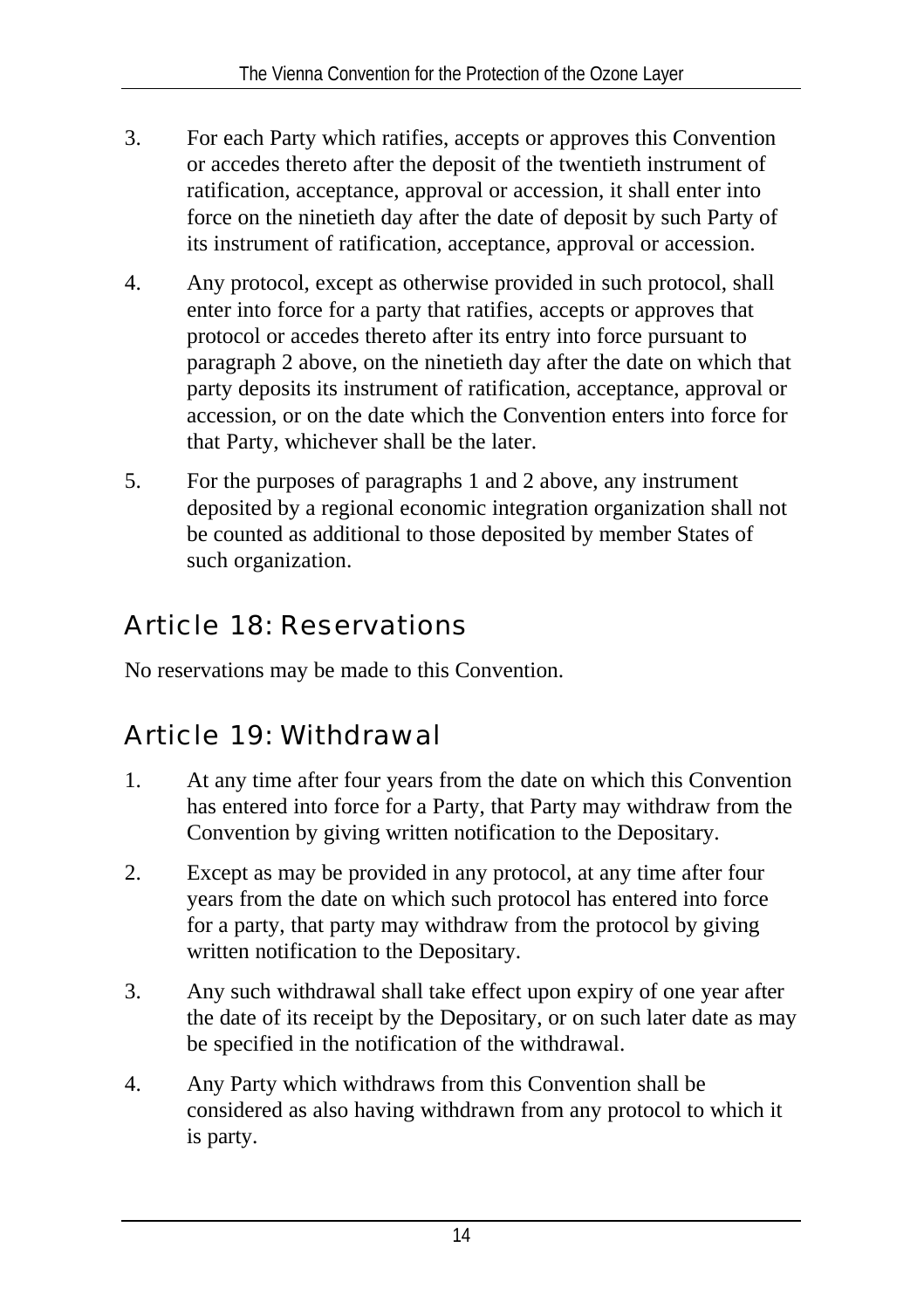# Article 20: Depositary

- 1. The Secretary-General of the United Nations shall assume the functions of depositary of this Convention and any protocols.
- 2. The Depositary shall inform the Parties, in particular, of:
	- (a) The signature of this Convention and of any protocol, and the deposit of instruments of ratification, acceptance, approval or accession in accordance with articles 13 and 14;
	- (b) The date on which the Convention and any protocol will come into force in accordance with article 17;
	- (c) Notifications of withdrawal made in accordance with article 19;
	- (d) Amendments adopted with respect to the Convention and any protocol, their acceptance by the parties and their date of entry into force in accordance with article 9;
	- (e) All communications relating to the adoption and approval of annexes and to the amendment of annexes in accordance with article 10;
	- (f) Notifications by regional economic integration organizations of the extent of their competence with respect to matters governed by this Convention and any protocols, and of any modifications thereof.
	- (g) Declarations made in accordance with article 11, paragraph 3.

#### Article 21: Authentic texts

The original of this Convention, of which the Arabic, Chinese, English, French, Russian and Spanish texts are equally authentic, shall be deposited with the Secretary-General of the United Nations.

IN WITNESS WHEREOF the undersigned, being duly authorized to that effect, have signed this Convention.

#### DONE AT VIENNA ON THE 22ND DAY OF MARCH 1985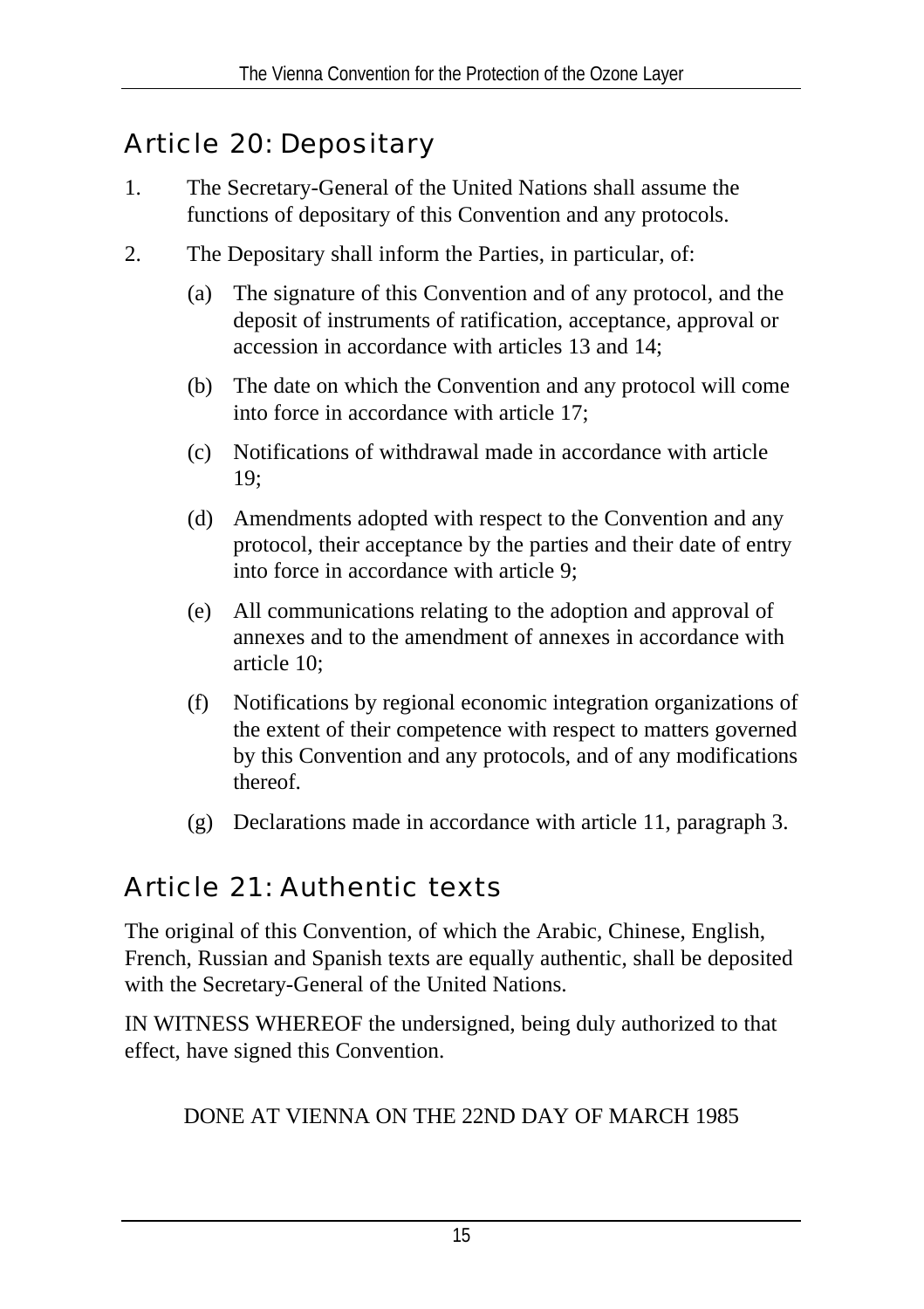# Annex I: Research and systematic observations

- 1. The Parties to the Convention recognize that the major scientific issues are:
	- (a) Modification of the ozone layer which would result in a change in the amount of solar ultra-violet radiation having biological effects (UV-B) that reaches the Earth's surface and the potential consequences for human health, for organisms, ecosystems and materials useful to mankind;
	- (b) Modification of the vertical distribution of ozone, which could change the temperature structure of the atmosphere and the potential consequences for weather and climate.
- 2. The Parties to the Convention, in accordance with article 3, shall co-operate in conducting research and systematic observations and in formulating recommendations for future research and observation in such areas as:
	- (a) *Research into the physics and chemistry of the atmosphere*
		- (i) Comprehensive theoretical models: further development of models which consider the interaction between radiative, dynamic and chemical processes; studies of the simultaneous effects of various man-made and naturally occurring species upon atmospheric ozone; interpretation of satellite and non-satellite measurement data sets; evaluation of trends in atmospheric and geophysical parameters, and the development of methods for attributing changes in these parameters to specific causes;
		- (ii) Laboratory studies of: rate coefficients, absorption crosssections and mechanisms of tropospheric and stratospheric chemical and photochemical processes; spectroscopic data to support field measurements in all relevant spectral regions;
		- (iii) Field measurements: the concentration and fluxes of key source gases of both natural and anthropogenic origin; atmospheric dynamics studies; simultaneous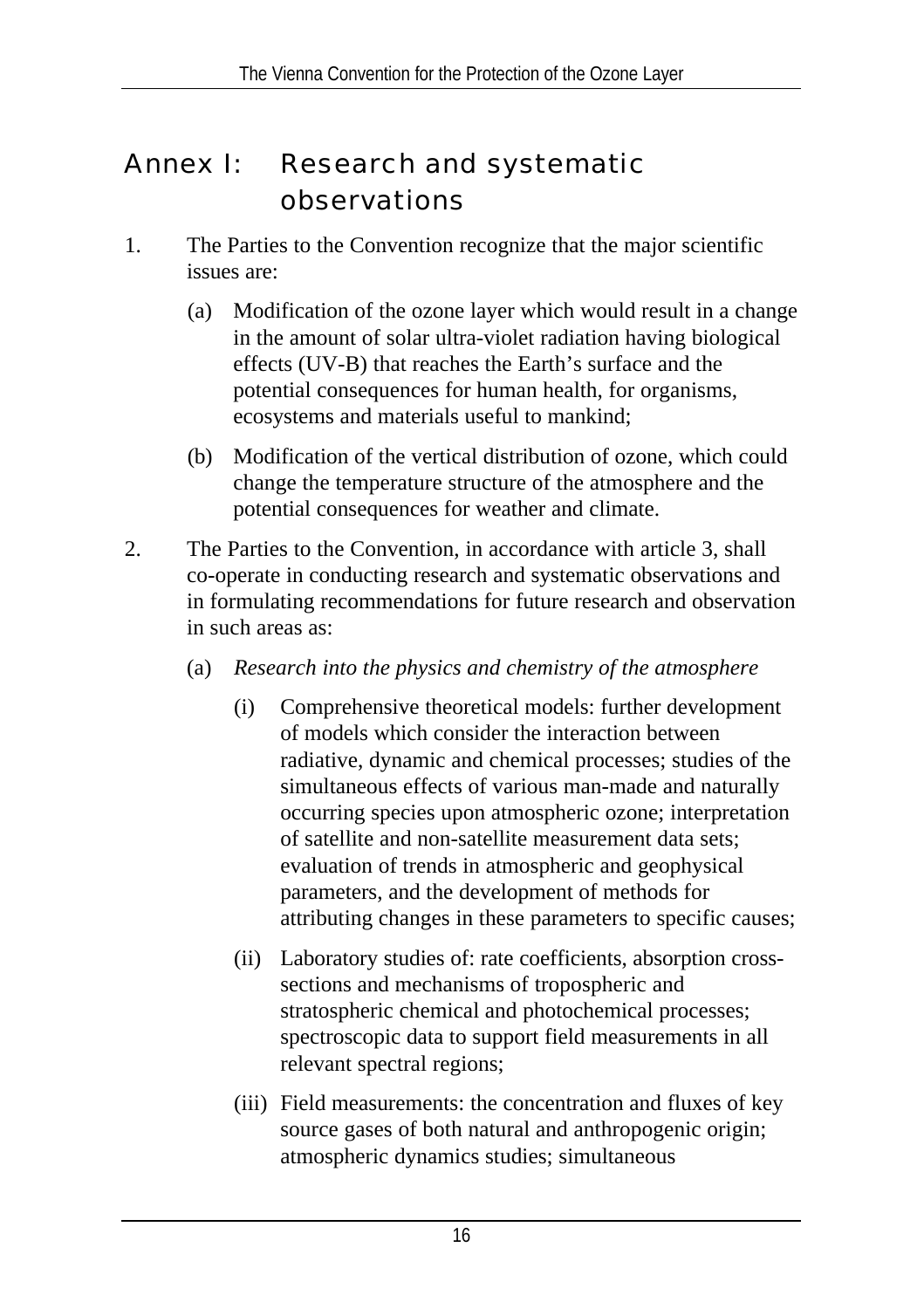measurements of photochemically-related species down to the planetary boundary layer, using *in situ* and remote sensing instruments; intercomparison of different sensors, including co-ordinated correlative measures for satellite instrumentation; three-dimensional fields of key atmospheric trace constituents, solar spectral flux and meteorological parameters;

- (iv) Instrument development, including satellite and nonsatellite sensors for atmospheric trace constituents, solar flux and meteorological parameters;
- (b) *Research into health, biological and photodegradation effects*
	- (i) The relationship between human exposure to visible and ultra-violet solar radiation and (a) the development of both non-melanoma and melanoma skin cancer and (b) the effects on the immunological system;
	- (ii) Effects of UV-B radiation, including the wavelength dependence, upon (a) agricultural crops, forests and other terrestrial ecosystems and (b) the aquatic food web and fisheries, as well as possible inhibition of oxygen production by marine phytoplankton;
	- (iii) The mechanisms by which UV-B radiation acts on biological materials, species and ecosystems, including: the relationship between dose, dose rate, and response; photorepair, adaptation, and protection;
	- (iv) Studies of biological action spectra and the spectral response using polychromatic radiation in order to include possible interactions of the various wavelength regions;
	- (v) The influence of UV-B radiation on: the sensitivities and activities of biological species important to the biospheric balance; primary processes such as photosynthesis and biosynthesis;
	- (vi) The influence of UV-B radiation on the photodegradation of pollutants, agricultural chemicals and other materials;
- (c) *Research on effects on climate*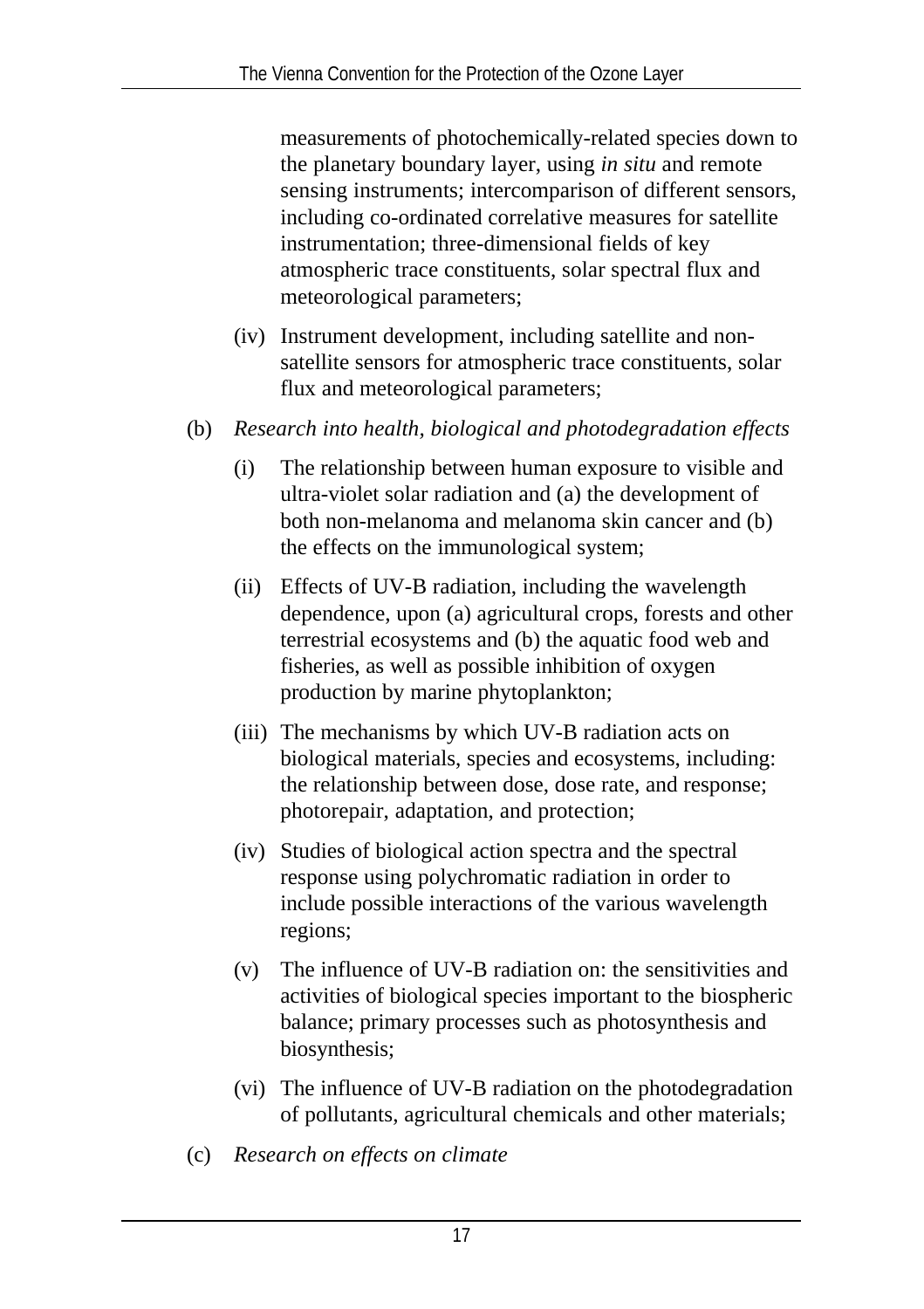- (i) Theoretical and observational studies of the radiative effects of ozone and other trace species and the impact on climate parameters, such as land and ocean surface temperatures, precipitation patterns, the exchange between the troposphere and stratosphere;
- (ii) The investigation of the effects of such climate impacts on various aspects of human activity;
- (d) *Systematic observation on:*
	- (i) The status of the ozone layer (i.e. the spatial and temporal variability of the total column content and vertical distribution) by making the Global Ozone Observing System, based on the integration of satellite and groundbased systems, fully operational;
	- (ii) The tropospheric and stratospheric concentrations of source gases for the  $HO_X$ ,  $NO_X$ ,  $ClO_X$  and carbon families;
	- (iii) The temperature from the ground to the mesosphere, utilizing both ground-based and satellite systems;
	- (iv) Wavelength-resolved solar flux reaching, and thermal radiation leaving, the Earth's atmosphere, utilizing satellite measurements;
	- (v) Wavelength-resolved solar flux reaching the Earth's surface in the ultra-violet range having biological effects (UV-B);
	- (vi) Aerosol properties and distribution from the ground to the mesosphere, utilizing ground-based, airborne and satellite systems;
	- (vii) Climatically important variables by the maintenance of programmes of high-quality meteorological surface measurements;
	- (viii)Trace species, temperatures, solar flux and aerosols utilizing improved methods for analyzing global data.
- 3. The Parties to the Convention shall co-operate, taking into account the particular needs of the developing countries, in promoting the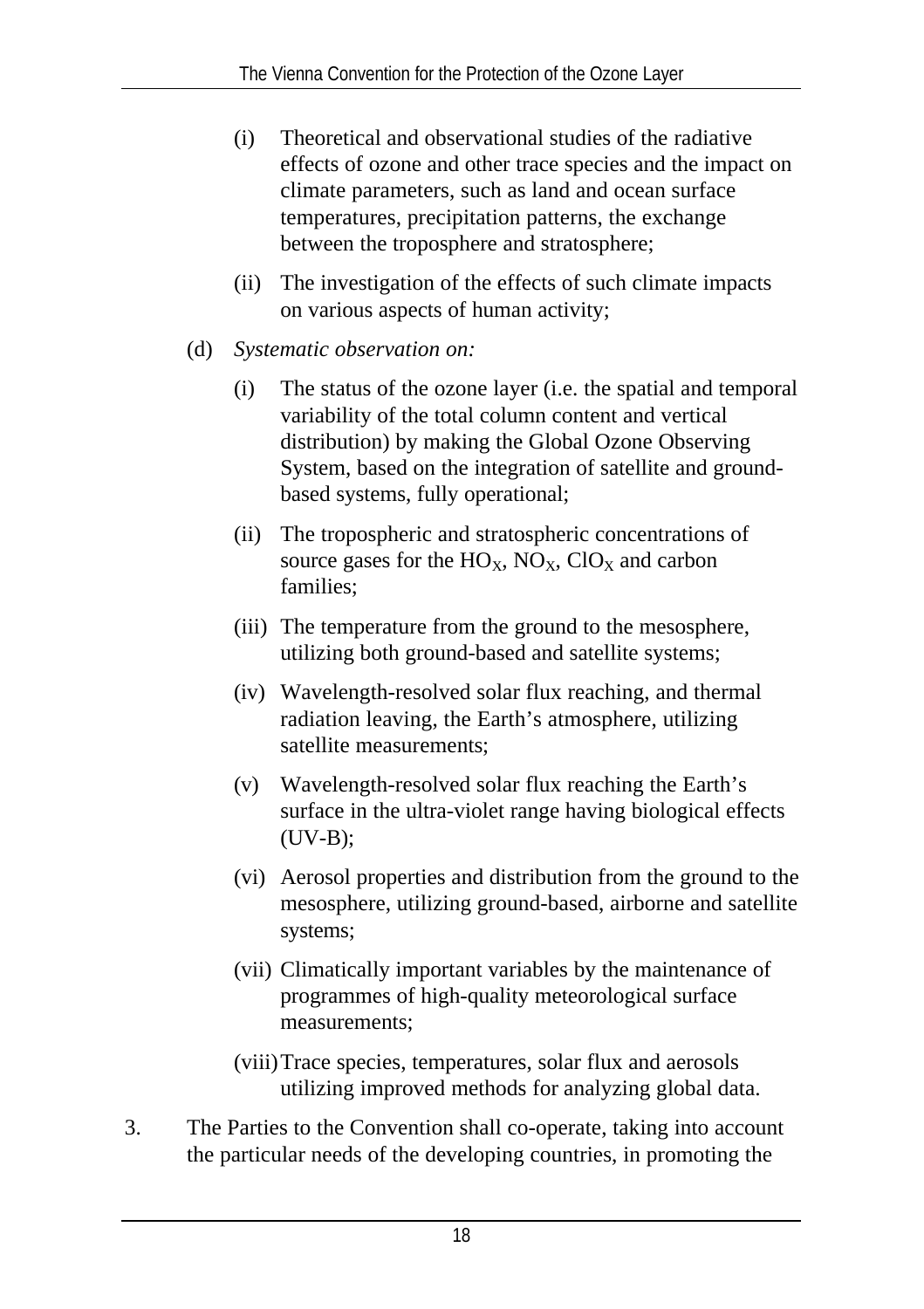appropriate scientific and technical training required to participate in the research and systematic observations outlined in this annex. Particular emphasis should be given to the intercalibration of observational instrumentation and methods with a view to generating comparable or standardized scientific data sets.

4. The following chemical substances of natural and anthropogenic origin, not listed in order of priority, are thought to have the potential to modify the chemical and physical properties of the ozone layer.

#### (a) **Carbon substances**

(i) *Carbon monoxide (CO)*

Carbon monoxide has significant natural and anthropogenic sources, and is thought to play a major direct role in tropospheric photochemistry, and an indirect role in stratospheric photochemistry.

(ii) *Carbon dioxide*  $(CO_2)$ 

Carbon dioxide has significant natural and anthropogenic sources, and affects stratospheric ozone by influencing the thermal structure of the atmosphere.

(iii) *Methane (CH4)*

Methane has both natural and anthropogenic sources, and affects both tropospheric and stratospheric ozone.

(iv) *Non-methane hydrocarbon species*

Non-methane hydrocarbon species, which consist of a large number of chemical substances, have both natural and anthropogenic sources, and play a direct role in tropospheric photochemistry and an indirect role in stratospheric photochemistry.

#### (b) **Nitrogen substances**

(i) *Nitrous oxide (N2O)*

The dominant sources of  $N_2O$  are natural, but anthropogenic contributions are becoming increasingly important. Nitrous oxide is the primary source of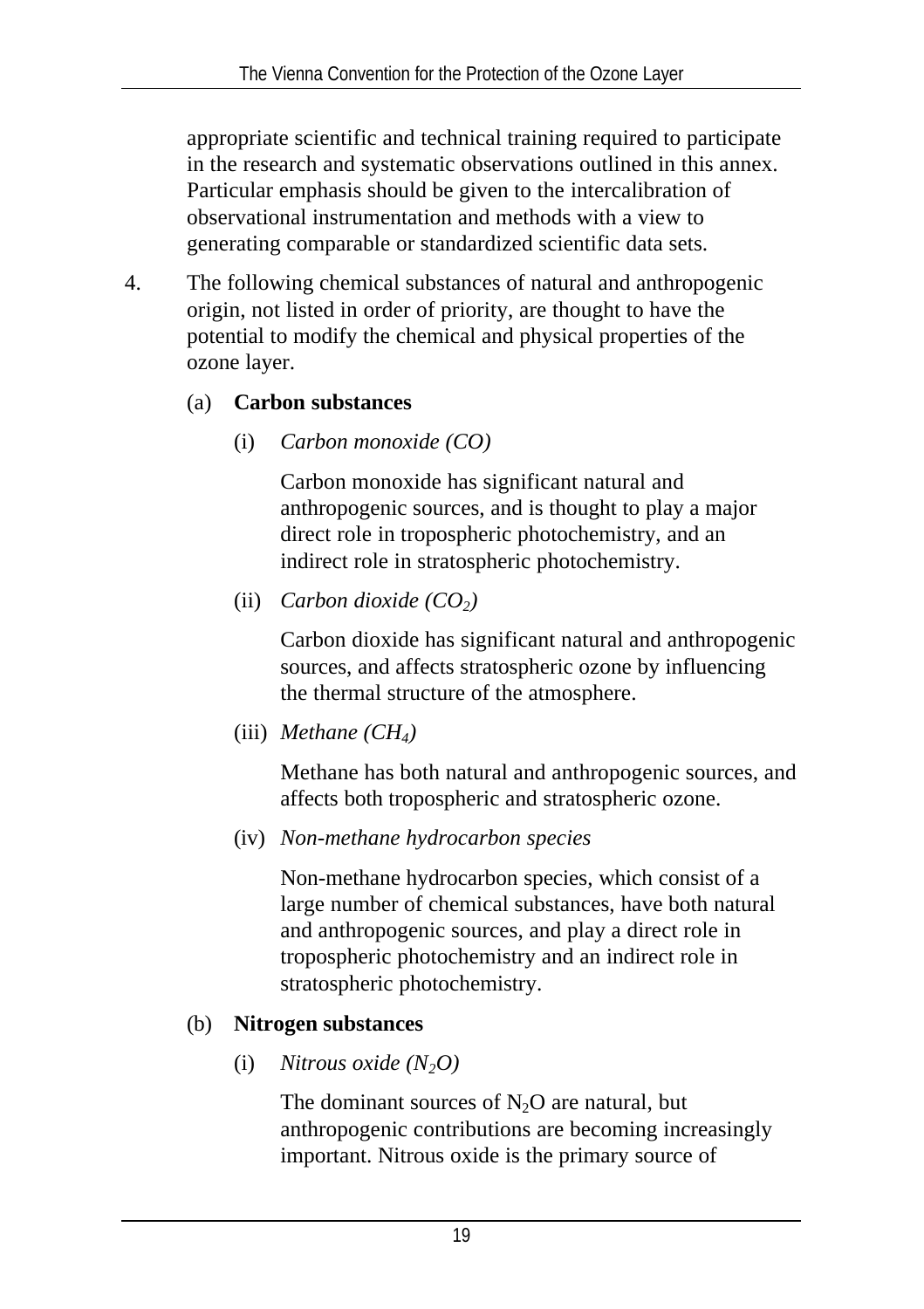stratospheric  $NO<sub>x</sub>$ , which play a vital role in controlling the abundance of stratospheric ozone.

(ii) *Nitrogen oxides (NOX)*

Ground-level sources of  $NO<sub>X</sub>$  play a major direct role only in tropospheric photochemical processes and an indirect role in stratosphere photochemistry, whereas injection of  $NO<sub>x</sub>$  close to the tropopause may lead directly to a change in upper tropospheric and stratospheric ozone.

#### (c) **Chlorine substances**

(i) *Fully halogenated alkanes, e.g. CCl4, CFCl3 (CFC–11), CF2Cl2 (CFC–12), C2F3Cl3 (CFC–113), C2F4Cl2 (CFC– 114)*

Fully halogenated alkanes are anthropogenic and act as a source of  $ClO<sub>x</sub>$  which plays a vital role in ozone photochemistry, especially in the 30–50 km altitude region.

(ii) *Partially halogenated alkanes, e.g. CH3Cl, CHF2Cl (CFC–22), CH3CCl3, CHFCl2 (CFC–21)*

The sources of  $CH<sub>3</sub>Cl$  are natural, whereas the other partially halogenated alkanes mentioned above are anthropogenic in origin. These gases also act as a source of stratospheric  $ClO_{X}$ .

#### (d) **Bromine substances**

*Fully halogenated alkanes, e.g. CF3Br*

These gases are anthropogenic and act as a source of  $BrO_X$ , which behaves in a manner similar to  $ClO_X$ .

#### (e) **Hydrogen substances**

(i) *Hydrogen (H2)*

Hydrogen, the source of which is natural and anthropogenic, plays a minor role in stratospheric photochemistry.

(ii) *Water*  $(H_2O)$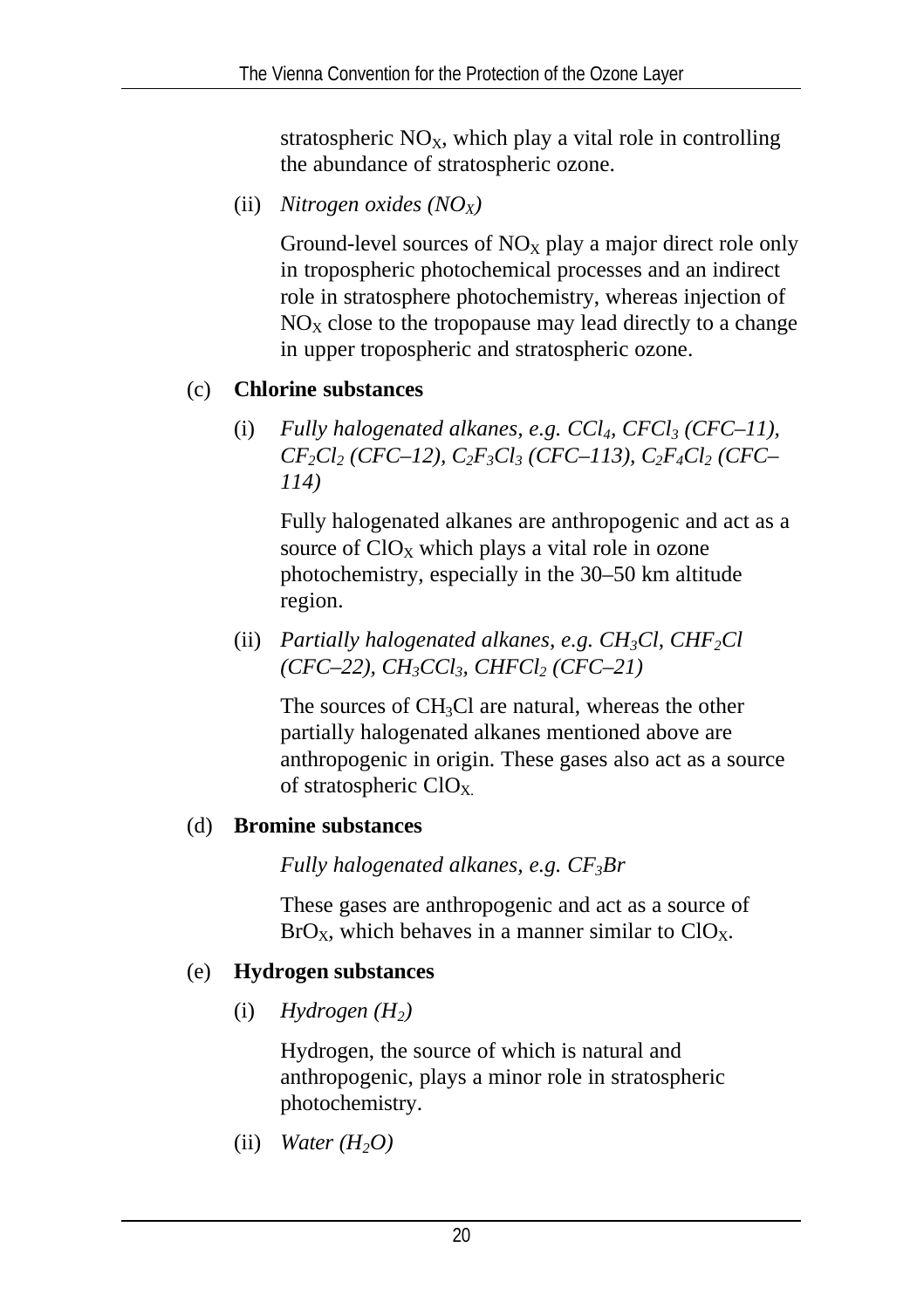Water, the source of which is natural, plays a vital role in both tropospheric and stratospheric photochemistry. Local sources of water vapor in the stratosphere include the oxidation of methane and, to a lesser extent, of hydrogen.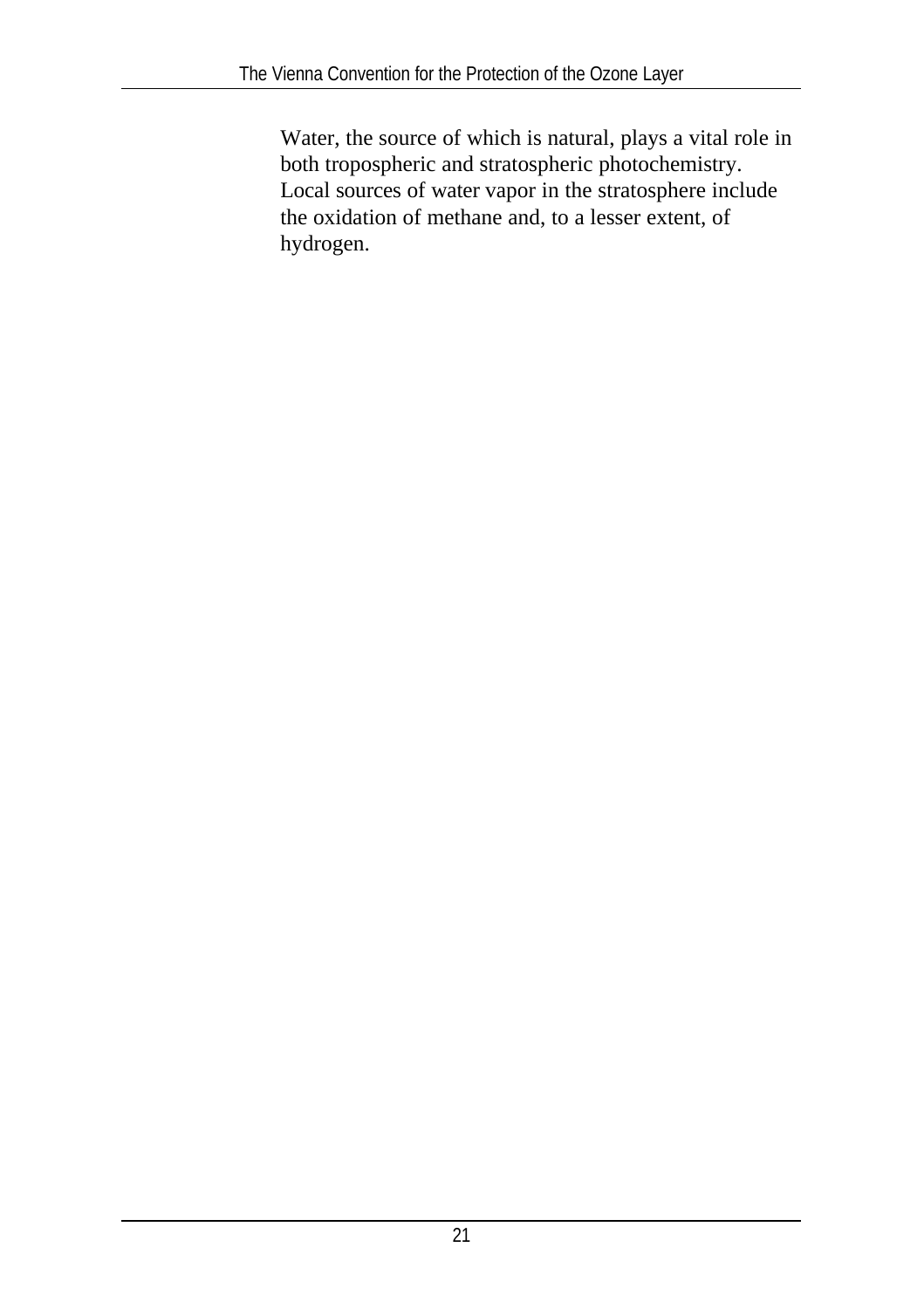## Annex II: Information exchange

- 1. The Parties to the Convention recognize that the collection and sharing of information is an important means of implementing the objectives of this Convention and of assuring that any actions that may be taken are appropriate and equitable. Therefore, Parties shall exchange scientific, technical, socio-economic, business, commercial and legal information.
- 2. The Parties to the Convention, in deciding what information is to be collected and exchanged, should take into account the usefulness of the information and the costs of obtaining it. The Parties further recognize that co-operation under this annex has to be consistent with national laws, regulations and practices regarding patents, trade secrets, and protection of confidential and proprietary information.
- 3. *Scientific information*

This includes information on:

- (a) Planned and ongoing research, both governmental and private, to facilitate the co-ordination of research programmes so as to make the most effective use of available national and international resources;
- (b) The emission data needed for research;
- (c) Scientific results published in peer-reviewed literature on the understanding of the physics and chemistry of the Earth's atmosphere and of its susceptibility to change, in particular on the state of the ozone layer and effects on human health, environment and climate which would result from changes on all time-scales in either the total column content or the vertical distribution of ozone;
- (d) The assessment of research results and the recommendation for future research.
- 4. *Technical information*

This includes information on: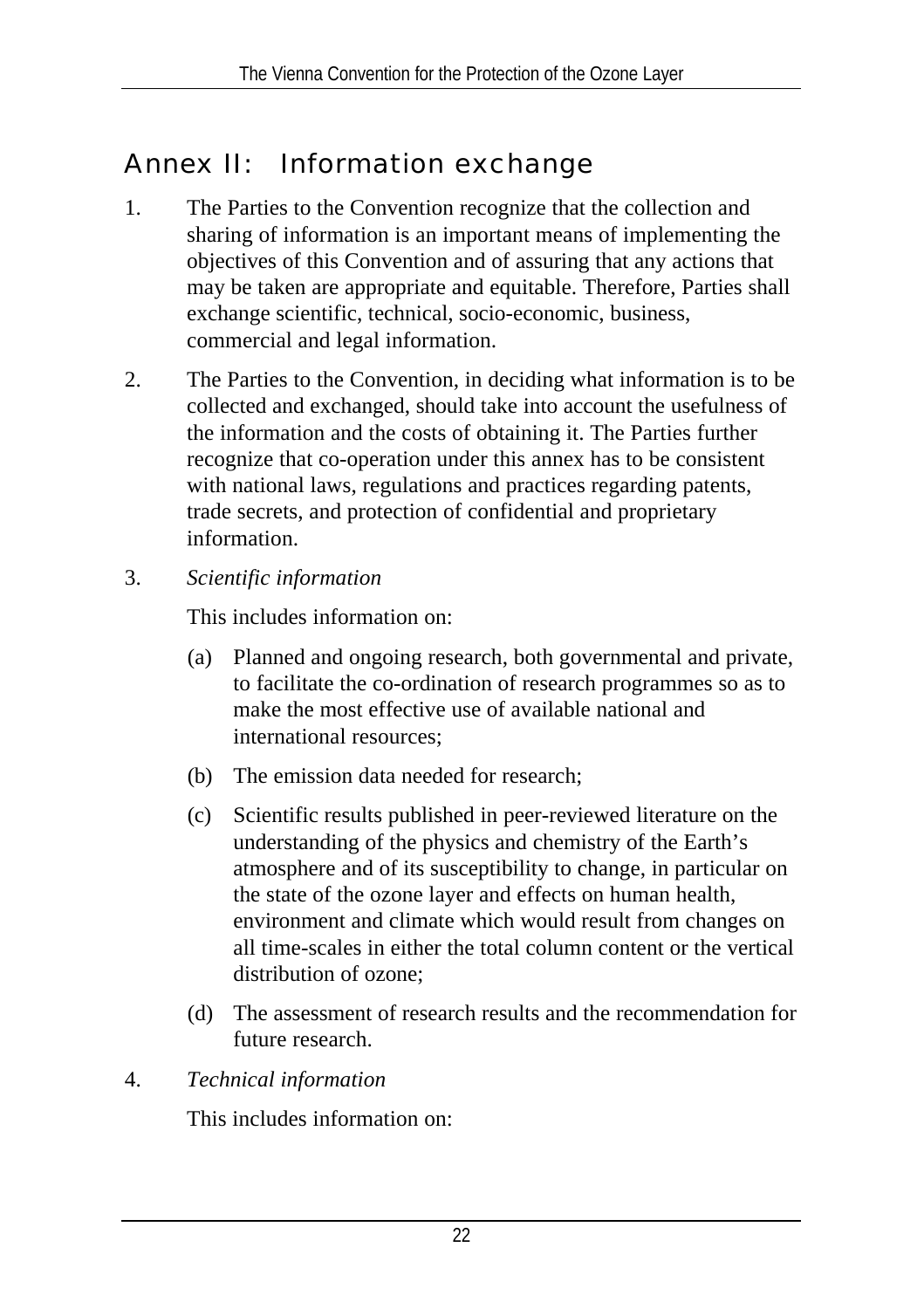- (a) The availability and cost of chemical substitutes and of alternative technologies to reduce the emissions of ozonemodifying substances and related planned and ongoing research;
- (b) The limitations and any risks involved in using chemical or other substitutes and alternative technologies.
- 5. *Socio-economic and commercial information on the substances referred to in annex I*

This includes information on:

- (a) Production and production capacity;
- (b) Use and use patterns;
- (c) Imports/exports;
- (d) The costs, risks and benefits of human activities which may indirectly modify the ozone layer and of the impacts of regulatory actions taken or being considered to control these activities.
- 6. *Legal information*

This includes information on:

- (a) National laws, administrative measures and legal research relevant to the protection of the ozone layer;
- (b) International agreements, including bilateral agreements, relevant to the protection of the ozone layer;
- (c) Methods and terms of licensing and availability of patents relevant to the protection of the ozone layer.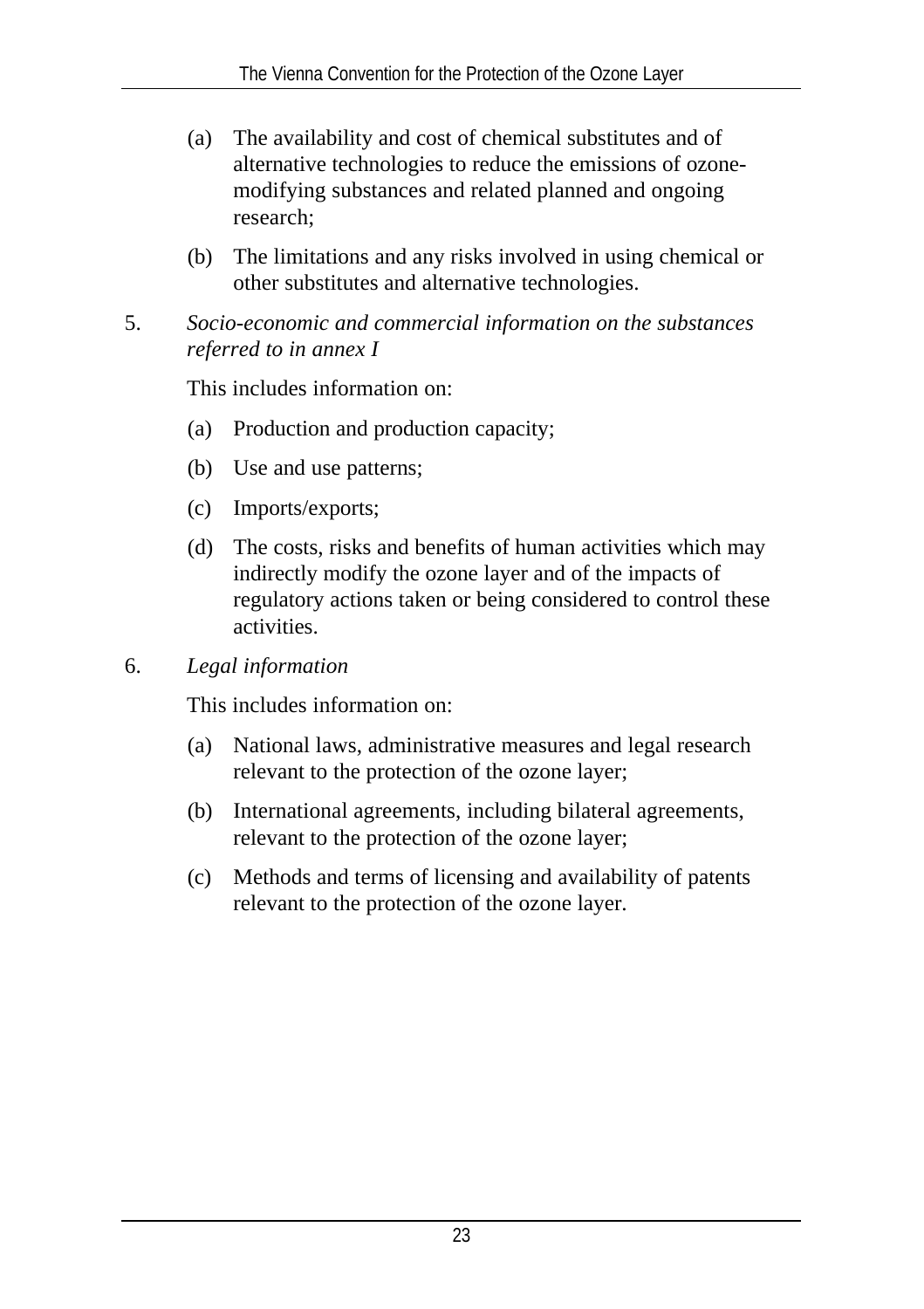### **Declarations**

 $\overline{a}$ 

*(made at the time of adoption of the Final Act of the Conference of Plenipotentiaries on the Protection of the Ozone Layer* \*/

- 1. The delegations of Australia, Austria Belgium, Canada, Chile, Denmark, Finland, France, Germany, Federal Republic of, Italy, Netherlands, New Zealand, Norway, Sweden, Switzerland, and United Kingdom of Great Britain and Northern Ireland express their regret at the absence from the Vienna Convention for the Protection of the Ozone Layer of any provision for the compulsory settlement of disputes by third parties, at the request of one party. Consistently with their traditional support for such a procedure, these delegations appeal to all Parties to the Convention to make use of the possibility of a declaration under article 11, paragraph 3, of the Convention.
- 2. The delegation of Egypt reiterates the importance attached by its Government to the international and national efforts to protect the environment, including the protection of the ozone layer. For that reason, it has participated from the outset in the preparatory work for the Conference of Plenipotentiaries on the Protection of the Ozone Layer, and in the adoption of the Convention and resolutions. While concurring with the consensus on article 1 of the Convention, the delegation of Egypt understands paragraph 6 of that article as being applicable to all regional organizations, including the Organization of African Unity and the League of Arab States, provided they fulfil the conditions laid down in that article, namely, that they have competence in respect of matters governed by the Convention and have been duly authorized by their member States in accordance with their internal rules of procedure. While concurring with the consensus on article 2 of the Convention, the delegation of Egypt states that the first sentence of paragraph 2 of that article should be read in the light of the third preambular paragraph. While concurring with the consensus on Resolution No.

 $*$ / The Conference agreed that the declarations contained in paragraphs 1 to 3, as submitted on 21 March 1985, and the declarations contained in paragraphs 4 and 5, as submitted on 22 March 1985, should be appended to the Final Act.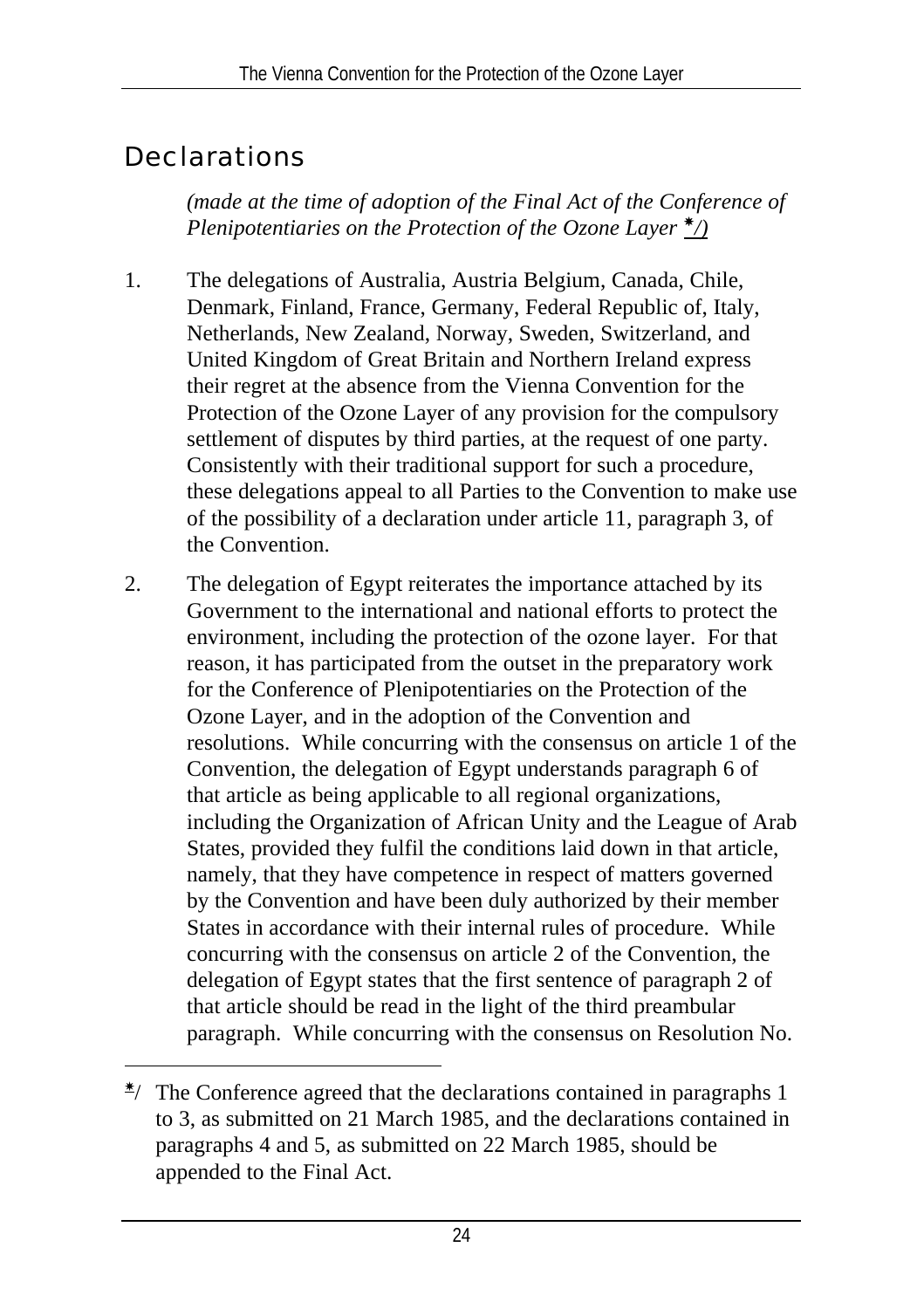1 on Institutional and Financial Arrangements, the delegation of Egypt states that its approval of the third preambular paragraph of that resolution is without prejudice to its position on the method of apportioning contributions among the member States, with particular reference to option 2, which it had supported during the discussions on preparatory document UNEP/WG.94/13, whereby 80 per cent of the costs would be covered by the industrialized countries and the remaining 20 per cent apportioned among the member States on the basis of the United Nations scale of assessment.

- 3. With regard to Resolution No. 2 on the Protocol Concerning Chlorofluorocarbons, the delegation of Japan is of the opinion that a decision whether or not to continue work on a protocol should await the results of the work of the Co-ordinating Committee on the Ozone Layer. Secondly, with regard to paragraph 6 of the abovementioned resolution, the delegation of Japan is of the opinion that each country should itself decide how to control emissions of chlorofluorocarbons.
- 4. The delegation of Spain declares that, in accordance with the interpretation by the President of the Conference in his statement of 21 March 1985, its Government understands paragraph 6 of the Resolution on a Protocol Concerning Chlorofluorocarbons as being addressed exclusively to the individual countries themselves, which are urged to control their limits of production or use, and not to third countries or to regional organizations with respect to such countries.
- 5. The delegation of the United States of America declares that it understands article 15 of the Convention to mean that regional economic integration organizations, none of whose member States are Parties to the Convention or relevant Protocol, shall have one vote each. It further understands that article 15 does not allow any double voting by regional economic integration organizations and their member States, that is, regional economic integration organizations may never vote in addition to their member States which are party to the Convention or relevant protocol, and vice versa.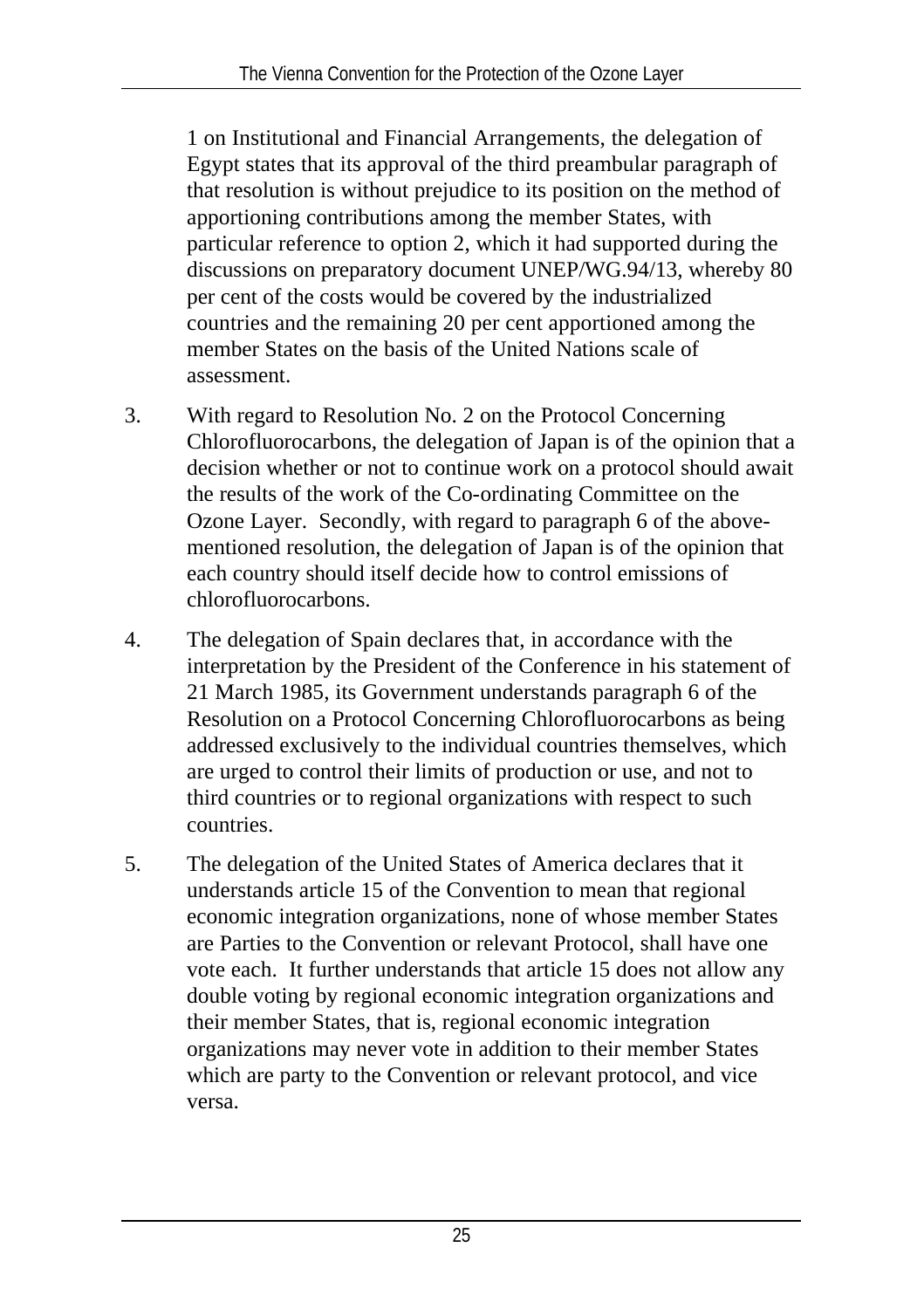This publication contains the text of the Vienna Convention for the Protection of the Ozone Layer as adopted by 28 countries on 22 March 1985 at the Conference of Plenipotentiaries on the Protection of the Ozone Layer and as deposited with the Secretary-General of the United Nations.

The Vienna Convention encourages intergovernmental cooperation on scientific research, systematic observation of the ozone layer, monitoring of CFC production and the exchange of information. Although it contained no commitment to take any action to reduce CFC production or consumption, the Vienna Convention was nevertheless an important milestone: nations agreed in principle to tackle a global environmental problem before its effects were felt or its existence scientifically proven, probably the first example of the acceptance of the "precautionary principle" in a major international negotiation. Also, the important 1987 Montreal Protocol on Substances that Deplete the Ozone Layer was negotiated under this Convention.

The Vienna Convention continues to give guidance on the monitoring, calibration and archiving of measurements of stratospheric and tropospheric ozone, and of vertical ozone profiles, UV-B radiation, other atmospheric trace species and aerosols. It gives guidance also on the related research activities that are essential to understanding the problem of ozone-layer depletion and the interactions between the ozone layer and climate.

As of November 2001, 184 Parties had ratified the Vienna Convention.

Ozone Secretariat United Nations Environment Programme P. O. Box 30552, Nairobi, Kenya Tel: (254 2) 62 3850 • Fax: (254 2) 62 3913/62 3601 http://www.unep.org/ozone or http://www.unep.ch/ozone Email: Ozoneinfo@unep.org